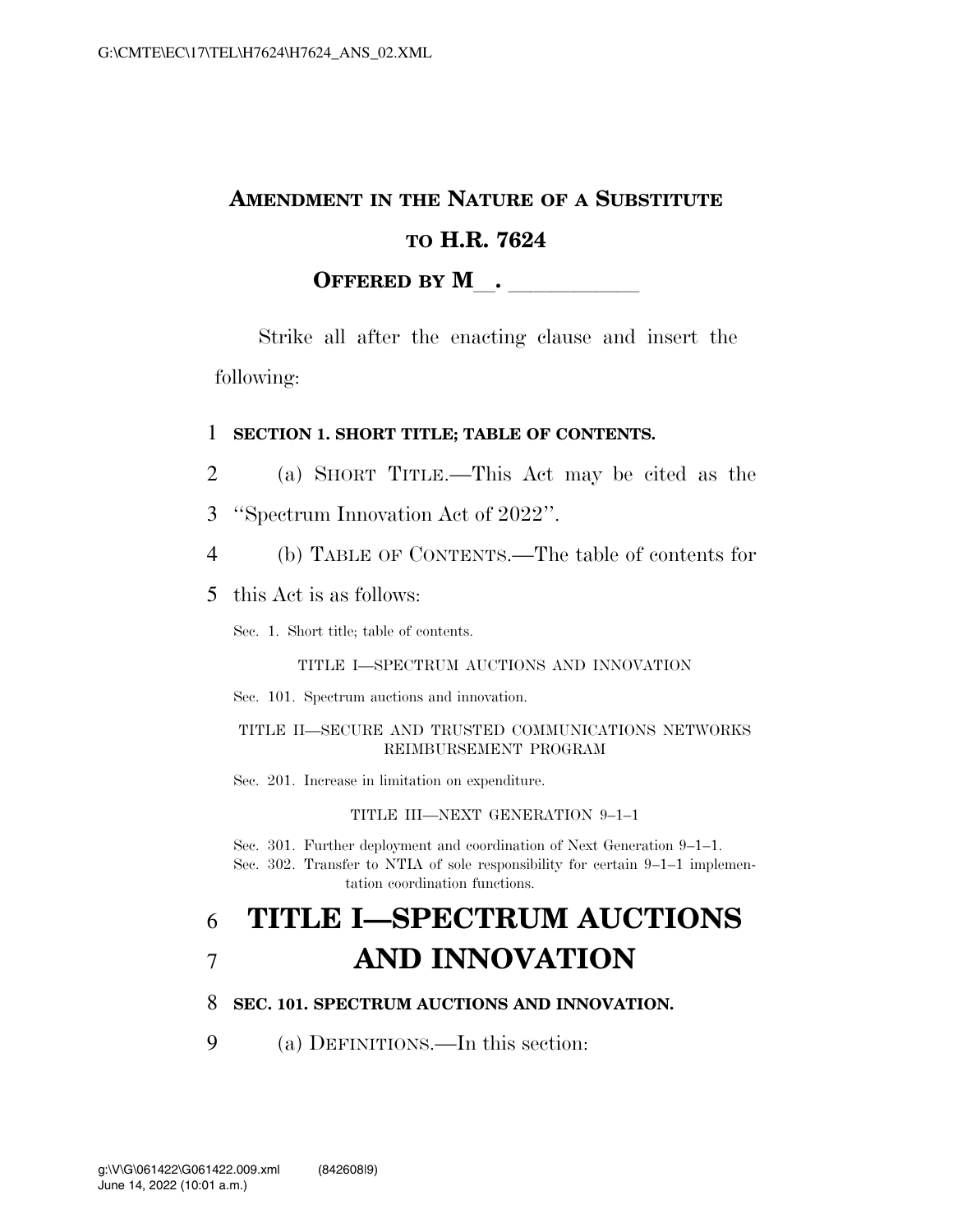| $\mathbf{1}$   | (1) ASSISTANT SECRETARY.—The term "Assist-        |
|----------------|---------------------------------------------------|
| $\overline{2}$ | ant Secretary" means the Assistant Secretary of   |
| 3              | Commerce for Communications and Information.      |
| $\overline{4}$ | (2) COMMISSION.—The term "Commission"             |
| 5              | means the Federal Communications Commission.      |
| 6              | (3) COVERED BAND.—The term "covered               |
| 7              | band" means the band of frequencies between 3100  |
| 8              | megahertz and 3450 megahertz, inclusive.          |
| 9              | (4) FEDERAL ENTITY.—The term "Federal en-         |
| 10             | tity" has the meaning given such term in section  |
| 11             | 113(1) of the National Telecommunications and In- |
| 12             | formation Administration Organization Act (47     |
| 13             | $U.S.C. 923(l)$ ).                                |
| 14             | (5)<br>RELEVANT CONGRESSIONAL<br>COMMIT-          |
| 15             | TEES.—The term "relevant congressional commit-    |
| 16             | tees" means—                                      |
| 17             | (A) the Committee on Energy and Com-              |
| 18             | merce of the House of Representatives;            |
| 19             | (B) the Committee on Commerce, Science,           |
| 20             | and Transportation of the Senate;                 |
| 21             | (C) the Committee on Armed Services of            |
| 22             | the House of Representatives; and                 |
| 23             | (D) the Committee on Armed Services of            |
| 24             | the Senate.                                       |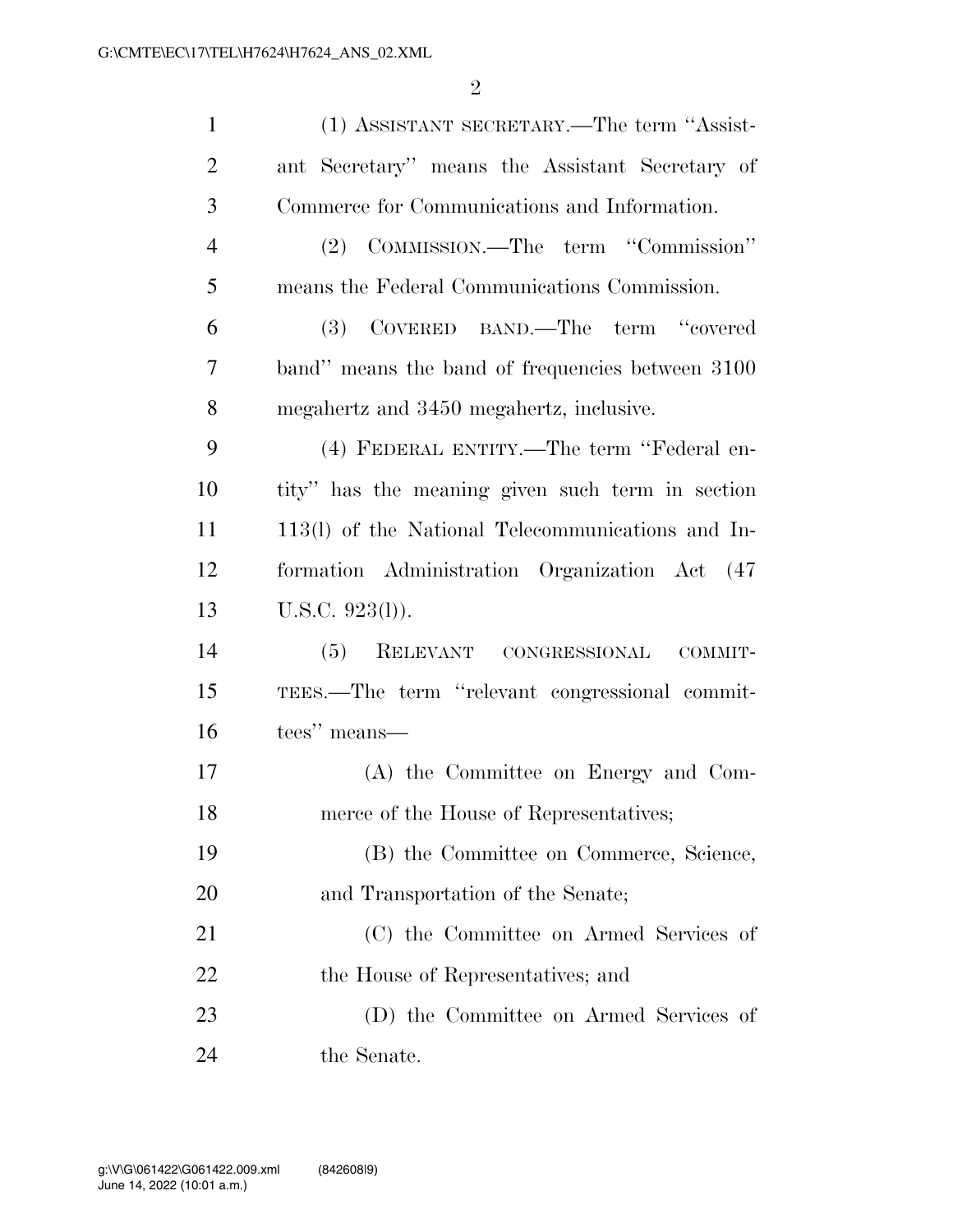| $\mathbf{1}$   | RELOCATION OR SHARING COSTS.—The<br>(6)                |
|----------------|--------------------------------------------------------|
| $\overline{2}$ | term "relocation or sharing costs" has the meaning     |
| 3              | given such term in section $113(g)(3)$ of the National |
| $\overline{4}$ | Telecommunications and Information Administration      |
| 5              | Organization Act $(47 \text{ U.S.C. } 923(g)(3)).$     |
| 6              | (7) SECRETARY.—The term "Secretary" means              |
| 7              | the Secretary of Commerce.                             |
| 8              | (b) $3.1 - 3.45$ GHz BAND.—                            |
| 9              | (1) PIPELINE FUNDING.—                                 |
| 10             | (A) IN GENERAL.—Immediately following                  |
| 11             | the approval under subparagraph (E) of sub-            |
| 12             | section $(g)(2)$ of section 118 of the National        |
| 13             | Telecommunications and Information Adminis-            |
| 14             | tration Organization Act (47 U.S.C. 928) of a          |
| 15             | plan submitted under subparagraph $(D)(i)(I)$ of       |
| 16             | such subsection by a Federal entity with oper-         |
| 17             | ations in the covered band, the Director of the        |
| 18             | Office of Management and Budget shall trans-           |
| 19             | fer to such Federal entity from the Spectrum           |
| 20             | Relocation Fund established under such section         |
| 21             | $$50,000,000$ for such Federal entity to carry         |
| 22             | out activities described in subparagraph (A) of        |
| 23             | such subsection in order to make available the         |
| 24             | entire covered band for non-Federal use, shared        |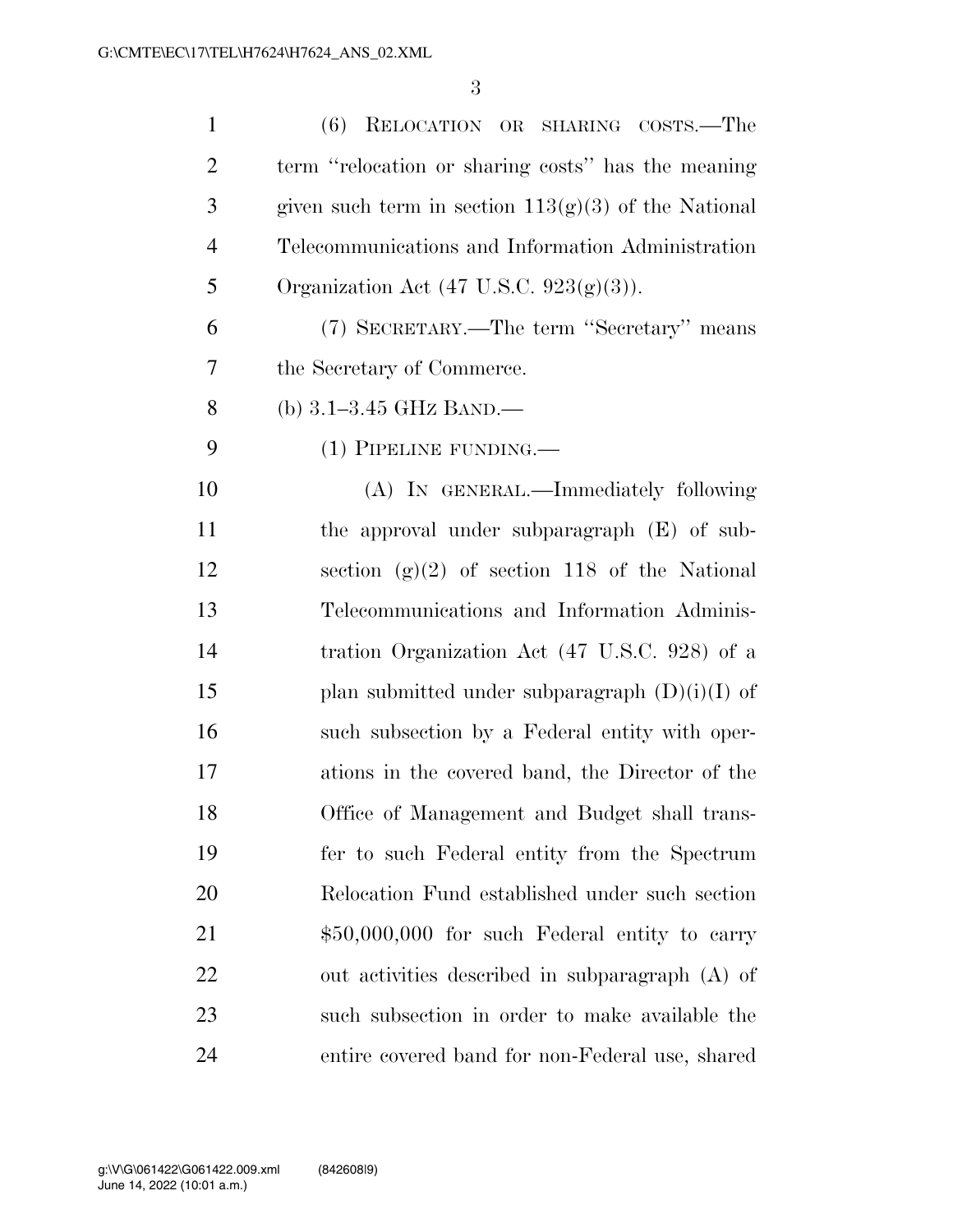| $\mathbf{1}$   | Federal and non-Federal use, or a combination            |
|----------------|----------------------------------------------------------|
| $\overline{2}$ | thereof, including by making available—                  |
| 3              | (i) frequencies in the covered band for                  |
| $\overline{4}$ | identification by the Secretary under para-              |
| 5              | graph $(2)(A)$ ; and                                     |
| 6              | (ii) frequencies in the covered band                     |
| 7              | for identification by the Secretary under                |
| 8              | paragraph $(2)(B)$ .                                     |
| 9              | EXEMPTION.—Section<br>(B)                                |
| 10             | $118(g)(2)(D)(ii)$ of the National Telecommuni-          |
| 11             | cations and Information Administration Organi-           |
| 12             | zation Act $(47 \text{ U.S.C. } 928(g)(2)(D)(ii))$ shall |
| 13             | not apply with respect to the payment required           |
| 14             | under subparagraph $(A)$ .                               |
| 15             | (C) OVERSIGHT.—The Assistant Secretary                   |
| 16             | and the Executive Office of the President shall          |
| 17             | continuously review and provide oversight of the         |
| 18             | activities carried out using a payment under             |
| 19             | subparagraph $(A)$ .                                     |
| 20             | (D) REPORT TO SECRETARY OF COM-                          |
| 21             | MERCE AND CONGRESS.—Not later than 18                    |
| 22             | months after the date of enactment of this Act,          |
| 23             | for the purposes of aiding the Secretary in              |
| 24             | making the identification under paragraph $(2)$          |
| 25             | and informed by the activities carried out using         |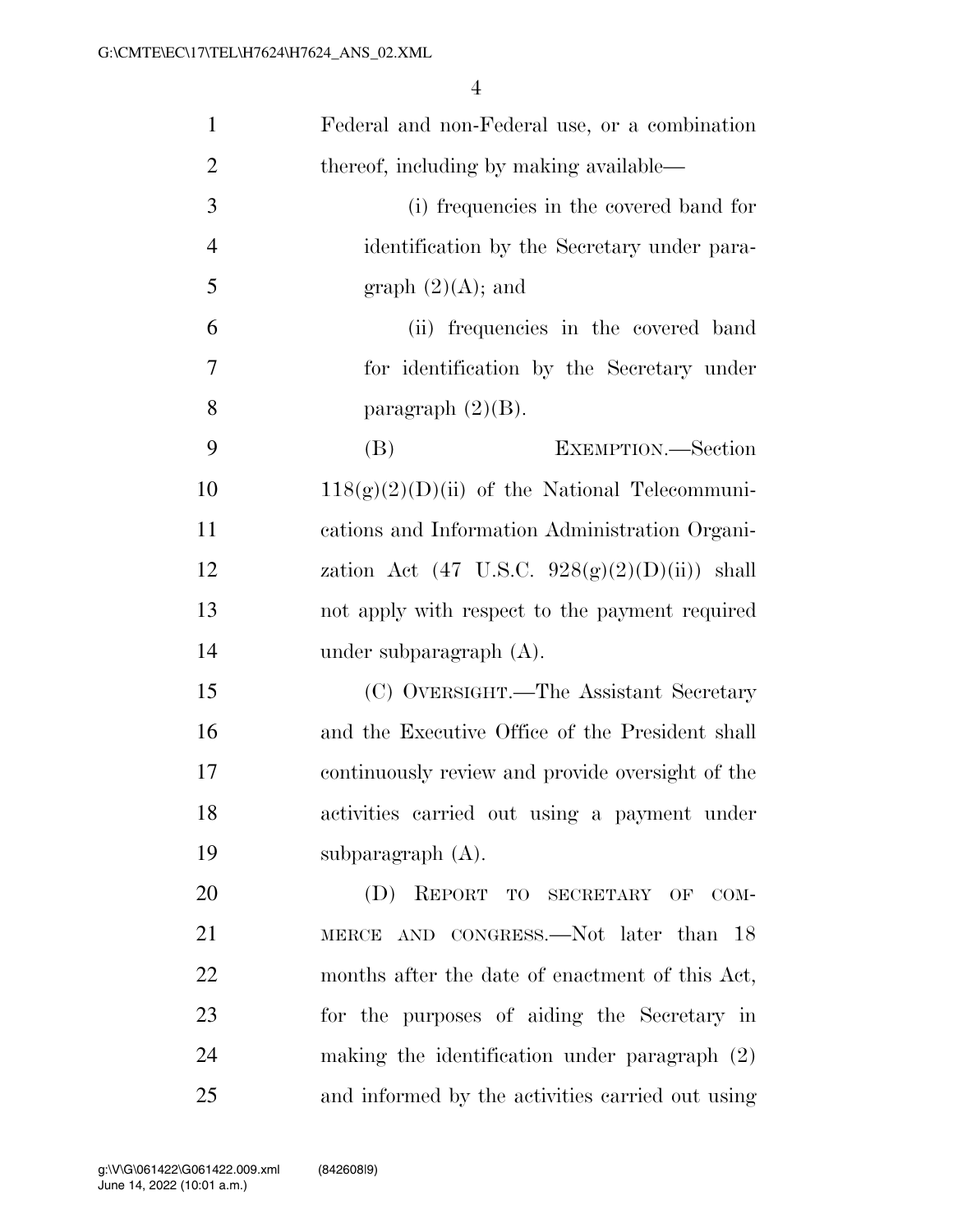| $\mathbf{1}$   | a payment under subparagraph (A), any Fed-             |
|----------------|--------------------------------------------------------|
| $\overline{2}$ | eral entity receiving such a payment, in con-          |
| 3              | sultation with the Assistant Secretary and the         |
| $\overline{4}$ | Executive Office of the President, shall submit        |
| 5              | to the Secretary and the relevant congressional        |
| 6              | committees a report that—                              |
| $\tau$         | (i) contains the findings of the activi-               |
| 8              | ties carried out using such payment; and               |
| 9              | (ii) recommends—                                       |
| 10             | frequencies in the covered<br>(I)                      |
| 11             | band for identification by the Sec-                    |
| 12             | retary under paragraph $(2)(A)$ ; and                  |
| 13             | (II) frequencies in the covered                        |
| 14             | band for identification by the Sec-                    |
| 15             | retary under paragraph $(2)(B)$ .                      |
| 16             | (2)<br>IDENTIFICATION.—Not later than 24               |
| 17             | months after the date of enactment of this Act, in-    |
| 18             | formed by the activities carried out using a payment   |
| 19             | under paragraph $(1)(A)$ and the report required       |
| 20             | under paragraph $(1)(D)$ , the Secretary, in consulta- |
| 21             | tion with the Secretary of Defense, the Director of    |
| 22             | the Office of Science and Technology Policy, and the   |
| 23             | Commission, shall submit to the President, the Com-    |
| 24             | mission, and the relevant congressional committees a   |
| 25             | report that—                                           |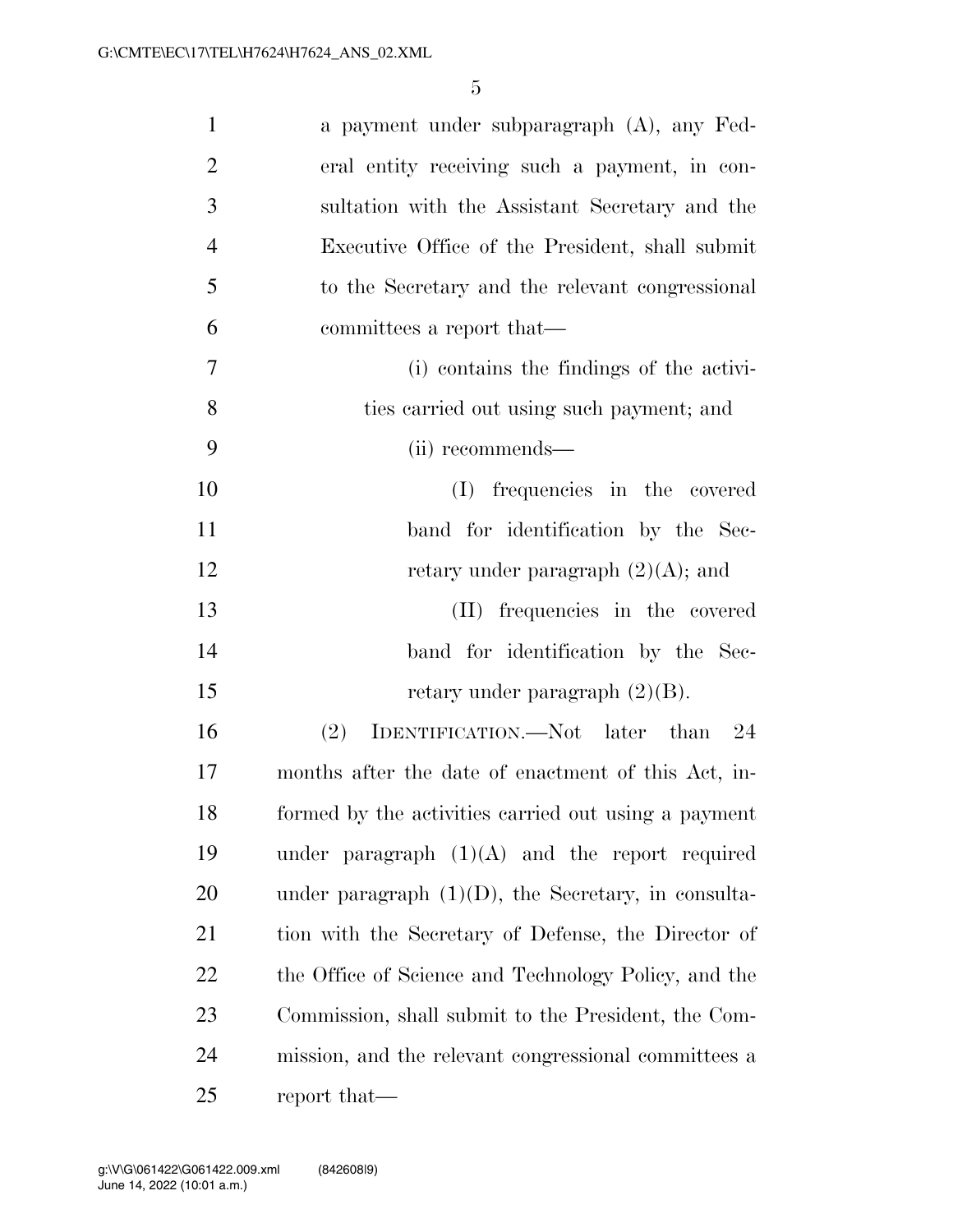| $\mathbf{1}$   | $(A)$ identifies for inclusion in a system of             |
|----------------|-----------------------------------------------------------|
| $\overline{2}$ | competitive bidding under paragraph (3) at                |
| 3              | least 200 megahertz of frequencies in the cov-            |
| $\overline{4}$ | ered band for non-Federal use, shared Federal             |
| 5              | and non-Federal use, or a combination thereof;            |
| 6              | and                                                       |
| $\overline{7}$ | (B) identifies additional frequencies in the              |
| 8              | covered band that could be made available for             |
| 9              | non-Federal use, shared Federal and non-Fed-              |
| 10             | eral use, or a combination thereof.                       |
| 11             | $(3)$ AUCTION.—                                           |
| 12             | $(A)$ In GENERAL.—Not later than 7 years                  |
| 13             | after the date of enactment of this Act, the              |
| 14             | Commission, in coordination with the Assistant            |
| 15             | Secretary, shall commence a system of competi-            |
| 16             | tive bidding under section 309(j) of the Com-             |
| 17             | munications Act of 1934 (47 U.S.C. 309(j)), in            |
| 18             | accordance with paragraph (2) of this sub-                |
| 19             | section, of the frequencies identified under sub-         |
| 20             | paragraph (A) of that paragraph.                          |
| 21             | (B) PROHIBITION.—No entity that is on                     |
| 22             | the list required by section 2 of the Secure and          |
| 23             | Trusted Communications Networks Act of 2019               |
| 24             | $(47 \text{ U.S.C. } 1601)$ may participate in the system |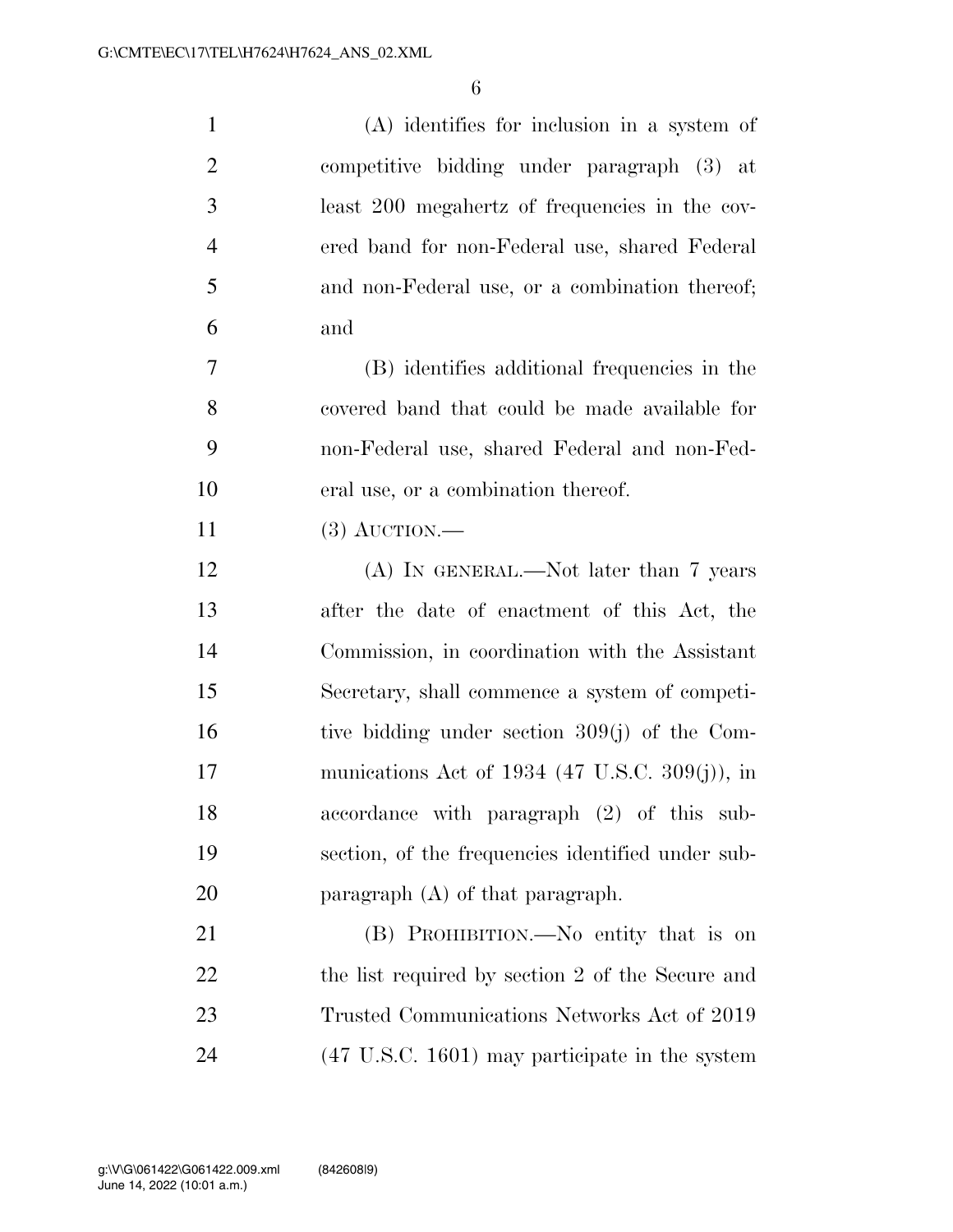of competitive bidding required by subpara-2 graph  $(A)$ .

 (C) SCOPE.—The Commission may not in- clude in the system of competitive bidding re- quired by subparagraph (A) any frequencies that are not in the covered band.

 (D) DEPOSIT OF PROCEEDS.—Notwith-8 standing subparagraphs  $(A)$ ,  $(C)(i)$ , and  $(D)$  of section 309(j)(8) of the Communications Act of 1934 (47 U.S.C. 309(j)(8)) and except as pro- vided in subparagraph (B) of such section, the proceeds (including deposits and upfront pay- ments from successful bidders) of the system of competitive bidding required by subparagraph (A) of this paragraph (in this subparagraph re- ferred to as the ''covered proceeds'') shall be deposited or available as follows:

 (i) Such amount of the covered pro- ceeds as is necessary to cover the reloca-20 tion or sharing costs of Federal entities re- located from or sharing the frequencies 22 identified under paragraph  $(2)(A)$  of this subsection shall be deposited in the Spec- trum Relocation Fund established under section 118 of the National Telecommuni-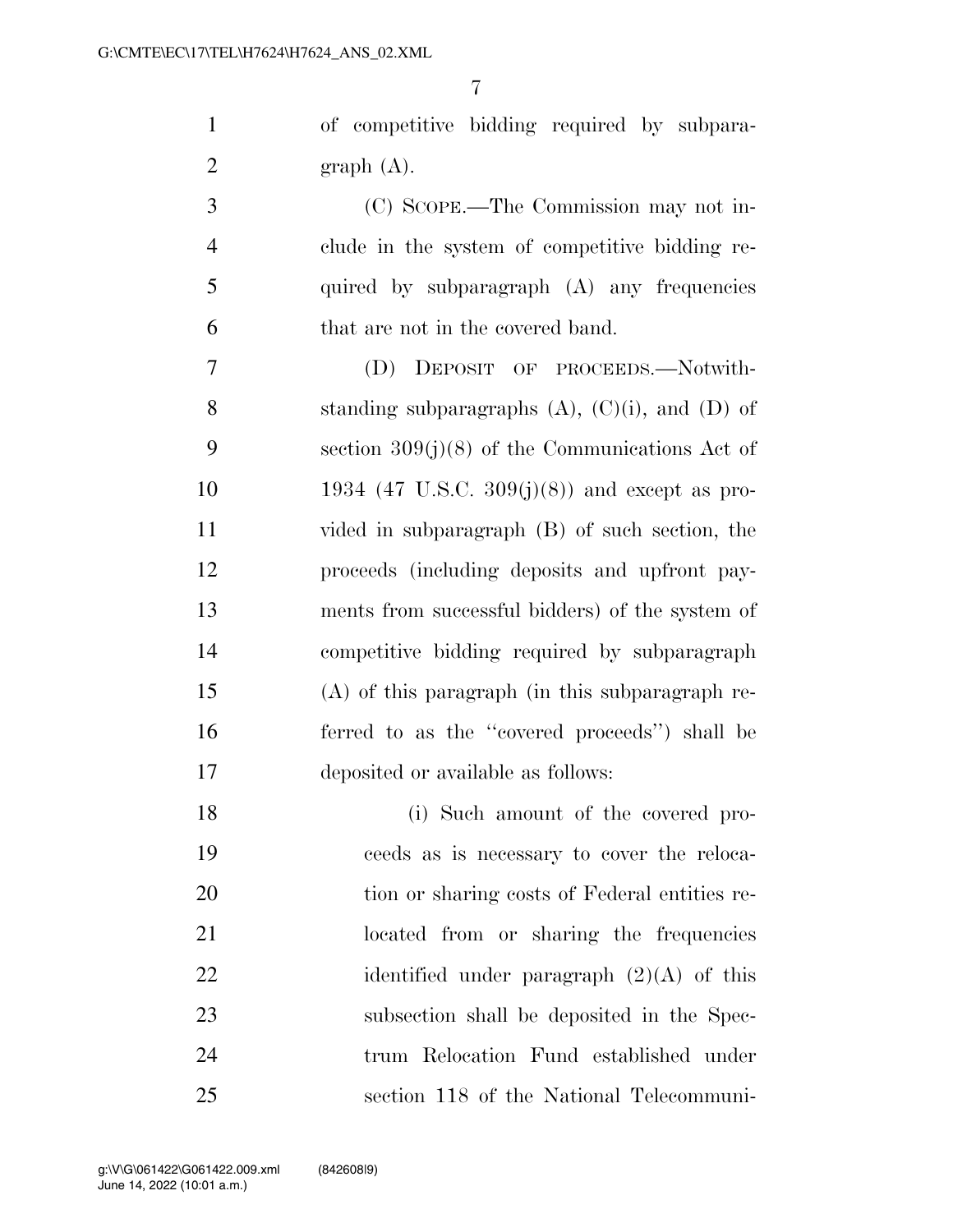cations and Information Administration 2 Organization Act (47 U.S.C. 928).

 (ii) After the amount required to be deposited by clause (i) is so deposited,  $$3,400,000,000$  (or such lesser amount as remains) of the covered proceeds shall be available to the Commission until expended to make reimbursements under section 4 of the Secure and Trusted Communications Networks Act of 2019 (47 U.S.C. 1603).

11 (iii) After the amount required to be made available by clause (ii) is so made available, any remainder of the covered proceeds (but not more than \$10,000,000,000 of any such remainder) shall be available to the Assistant Sec- retary until expended to carry out title III of this Act and the amendments made by such title, except that not more than 4 per- cent of the amount made available by this clause may be used for administrative pur- poses (including carrying out sections 160 and 161 of the National Telecommuni- cations and Information Administration Organization Act, as added by such title).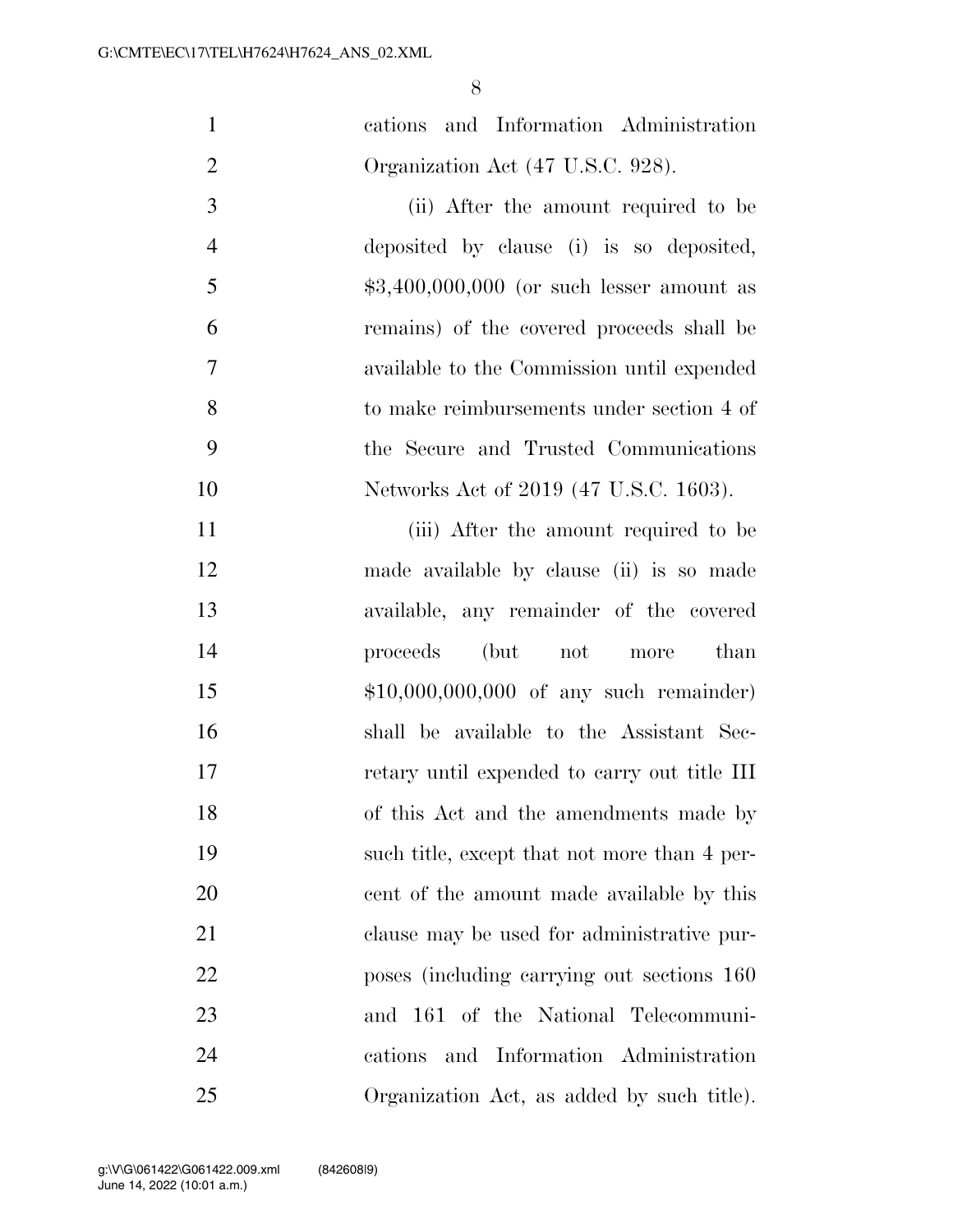| $\mathbf{1}$   | (4) MODIFICATION OR WITHDRAWAL.—                                |
|----------------|-----------------------------------------------------------------|
| $\overline{2}$ | (A) IN GENERAL.—The President shall                             |
| 3              | modify or withdraw any assignment to a Fed-                     |
| $\overline{4}$ | eral Government station of the frequencies iden-                |
| 5              | tified under paragraph $(2)(A)$ to accommodate                  |
| 6              | non-Federal use, shared Federal and non-Fed-                    |
| $\overline{7}$ | eral use, or a combination thereof in accordance                |
| 8              | with that paragraph.                                            |
| 9              | (B) LIMITATIONS.—The President may not                          |
| 10             | modify or withdraw any assignment to a Fed-                     |
| 11             | eral Government station as described in sub-                    |
| 12             | paragraph $(A)$ —                                               |
| 13             | (i) unless the President determines                             |
| 14             | that such modification or withdrawal will                       |
| 15             | not compromise the primary mission of a                         |
| 16             | Federal entity operating in the covered                         |
| 17             | band; or                                                        |
| 18             | (ii) before November 30, 2024.                                  |
| 19             | (5) AUCTION PROCEEDS TO COVER 110 PER-                          |
| 20             | <b>CENT</b><br>OF<br>FEDERAL RELOCATION<br>OR<br><b>SHARING</b> |
| 21             | costrs.—Nothing in this subsection shall be con-                |
| 22             | strued to relieve the Commission from the require-              |
| 23             | ments under section $309(j)(16)(B)$ of the Commu-               |
| 24             | nications Act of 1934 (47 U.S.C. 309(j)(16)(B)).                |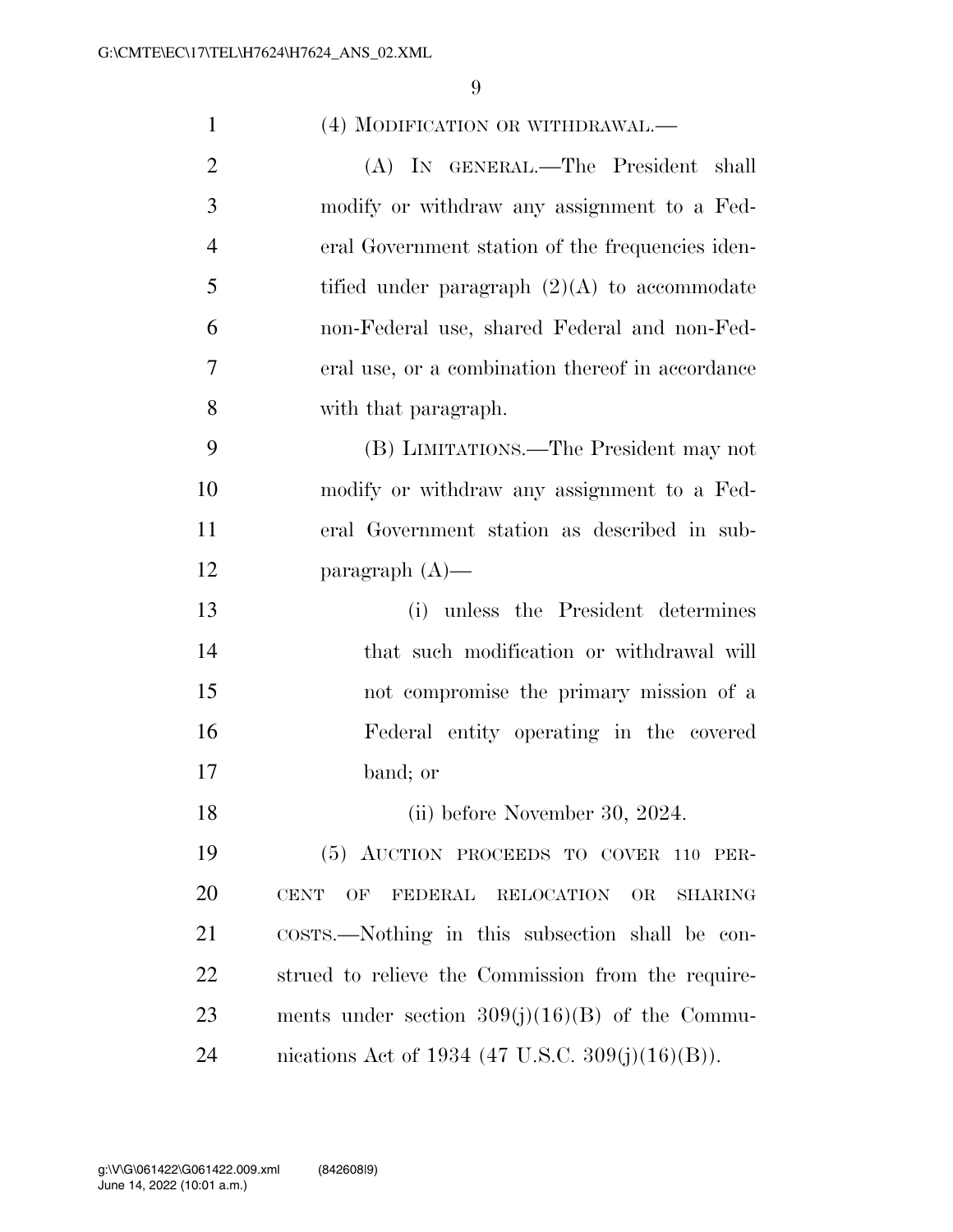(6) RULES AUTHORIZING ADDITIONAL USE OF SPECTRUM IN COVERED BAND.—Not later than 4 years after the date of enactment of this Act, the Commission, in coordination with the Assistant Sec- retary, shall adopt rules that authorize the use of spectrum in the covered band identified under para- graph (2)(B) for non-Federal use, shared Federal and non-Federal use, or a combination thereof. (c) FCC AUCTION AUTHORITY.—  $(1)$  TERMINATION.—Section  $309(i)(11)$  of the Communications Act of 1934 (47 U.S.C. 309(j)(11)) is amended by striking ''2025'' and all that follows and inserting ''2025, and with respect to the electro- magnetic spectrum identified under section  $15 \t 101(b)(2)(A)$  of the Spectrum Innovation Act of 2022, such authority shall expire on the date that is 7 years after the date of enactment of that Act.''. (2) SPECTRUM PIPELINE ACT OF 2015.—Section 1004 of the Spectrum Pipeline Act of 2015 (Public Law 114–74; 129 Stat. 621; 47 U.S.C. 921 note) is amended— (A) in subsection (a), by striking ''2022'' 23 and inserting "2024"; and 24 (B) in subsection  $(b)(1)$ , by striking ''2022'' and inserting ''2024''.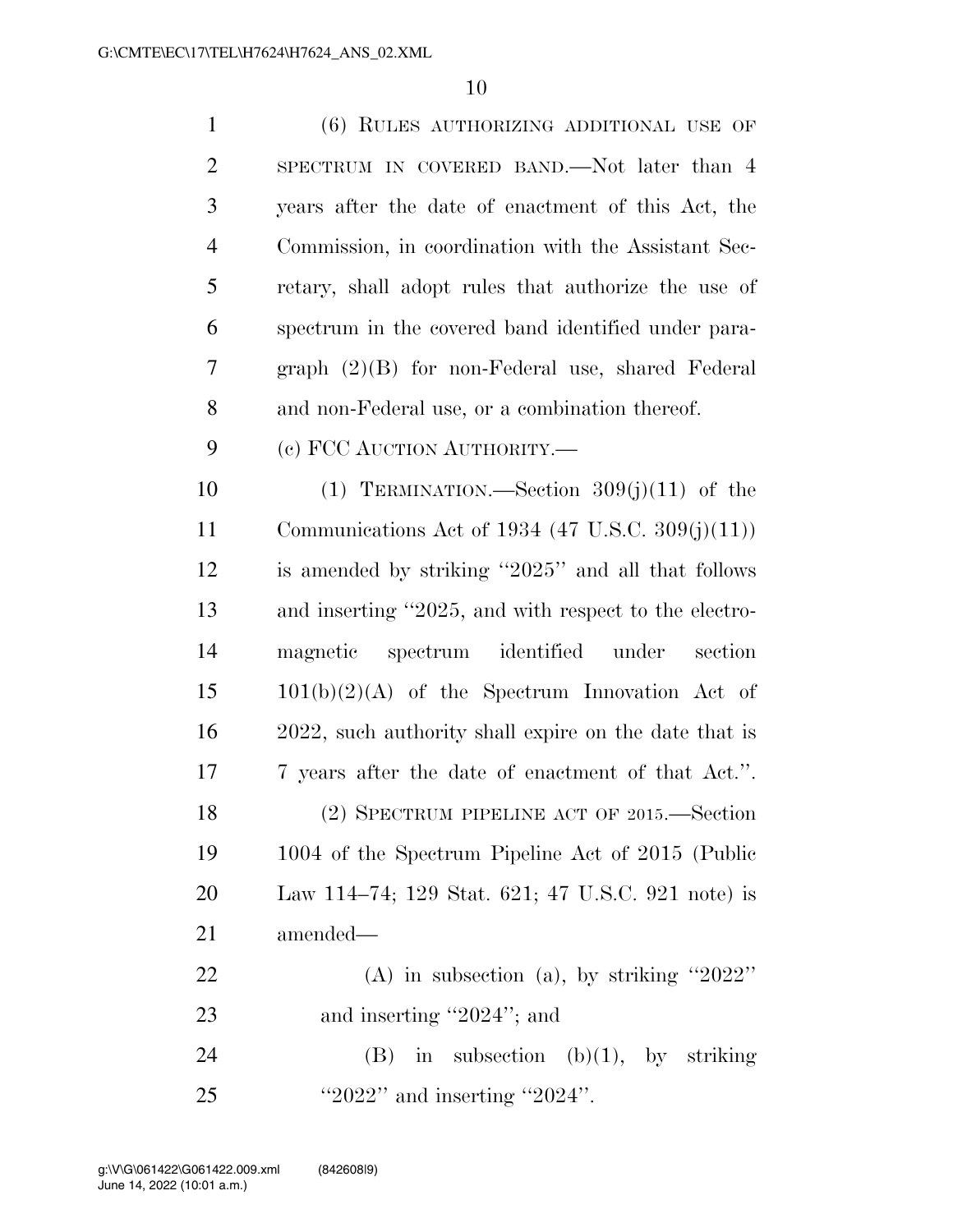(d) REPEAL.—Section 90008 of the Infrastructure Investment and Jobs Act (Public Law 117–58; 135 Stat. 1348; 47 U.S.C. 921 note), and the item relating to such section in the table of contents in section 1(b) of such Act, are repealed.

# **TITLE II—SECURE AND TRUSTED COMMUNICATIONS NET- WORKS REIMBURSEMENT PROGRAM**

**SEC. 201. INCREASE IN LIMITATION ON EXPENDITURE.** 

 Section 4(k) of the Secure and Trusted Communica- tions Networks Act of 2019 (47 U.S.C. 1603(k)) is amended by striking ''\$1,900,000,000'' and inserting ''\$5,300,000,000''.

### **TITLE III—NEXT GENERATION 9– 1–1**

**SEC. 301. FURTHER DEPLOYMENT AND COORDINATION OF** 

### **NEXT GENERATION 9–1–1.**

(a) ADDITIONAL DUTIES OF THE 9–1–1 IMPLEMEN-

TATION COORDINATION OFFICE WITH RESPECT TO NEXT

GENERATION 9–1–1.—Section 158 of the National Tele-

communications and Information Administration Organi-

zation Act (47 U.S.C. 942) is amended—

24 (1) in subsection  $(a)$ —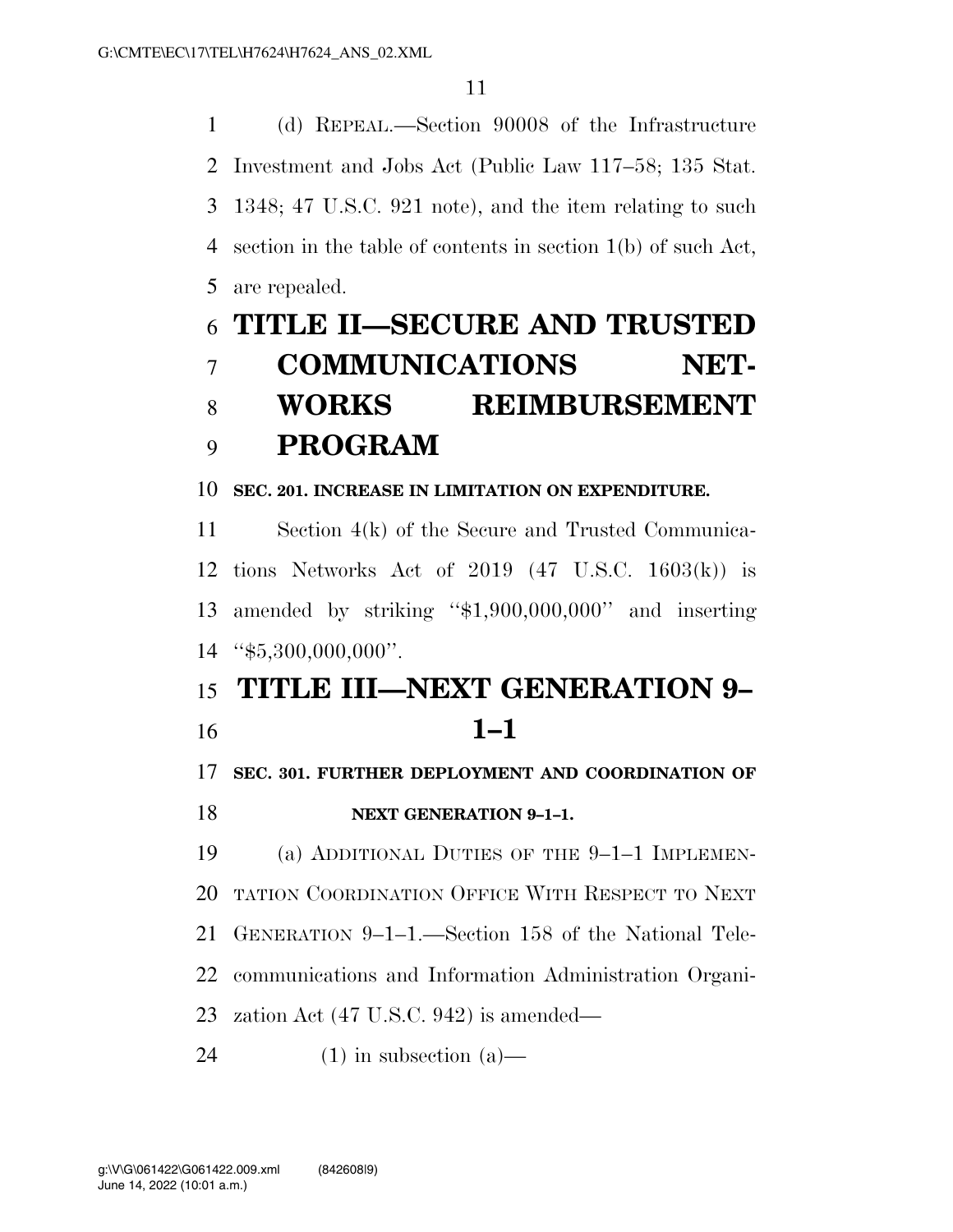| $\mathbf{1}$   | $(A)$ in paragraph $(1)(B)$ , by inserting "and"            |
|----------------|-------------------------------------------------------------|
| $\overline{2}$ | section 159" after "section"; and                           |
| 3              | (B) by adding at the end the following:                     |
| $\overline{4}$ | $``(4)$ ADDITIONAL DUTIES OF<br><b>THB</b><br><b>OFFICE</b> |
| 5              | WITH RESPECT TO NEXT GENERATION $9-1-1$ .                   |
| 6              | "(A) ADDITIONAL DUTIES.—The Office                          |
| 7              | shall—                                                      |
| 8              | "(i) take actions, in concert with the                      |
| 9              | coordinators designated in accordance with                  |
| 10             | section $159(b)(2)(A)(ii)$ , to improve coordi-             |
| 11             | nation and communication with respect to                    |
| 12             | the implementation of Next Generation 9–                    |
| 13             | $1 - 1;$                                                    |
| 14             | "(ii) develop, collect, and disseminate                     |
| 15             | information concerning the practices, pro-                  |
| 16             | eedures, and technology used in the imple-                  |
| 17             | mentation of Next Generation $9-1-1$ ;                      |
| 18             | "(iii) advise and assist eligible entities                  |
| 19             | in the preparation of implementation plans                  |
| 20             | required under section $159(b)(2)(A)(iii)$ ;                |
| 21             | "(iv) provide technical assistance to                       |
| 22             | eligible entities provided a grant under sec-               |
| 23             | tion $159(b)$ in support of efforts to explore              |
| 24             | efficiencies related to Next Generation 9–                  |
| 25             | $1 - 1;$                                                    |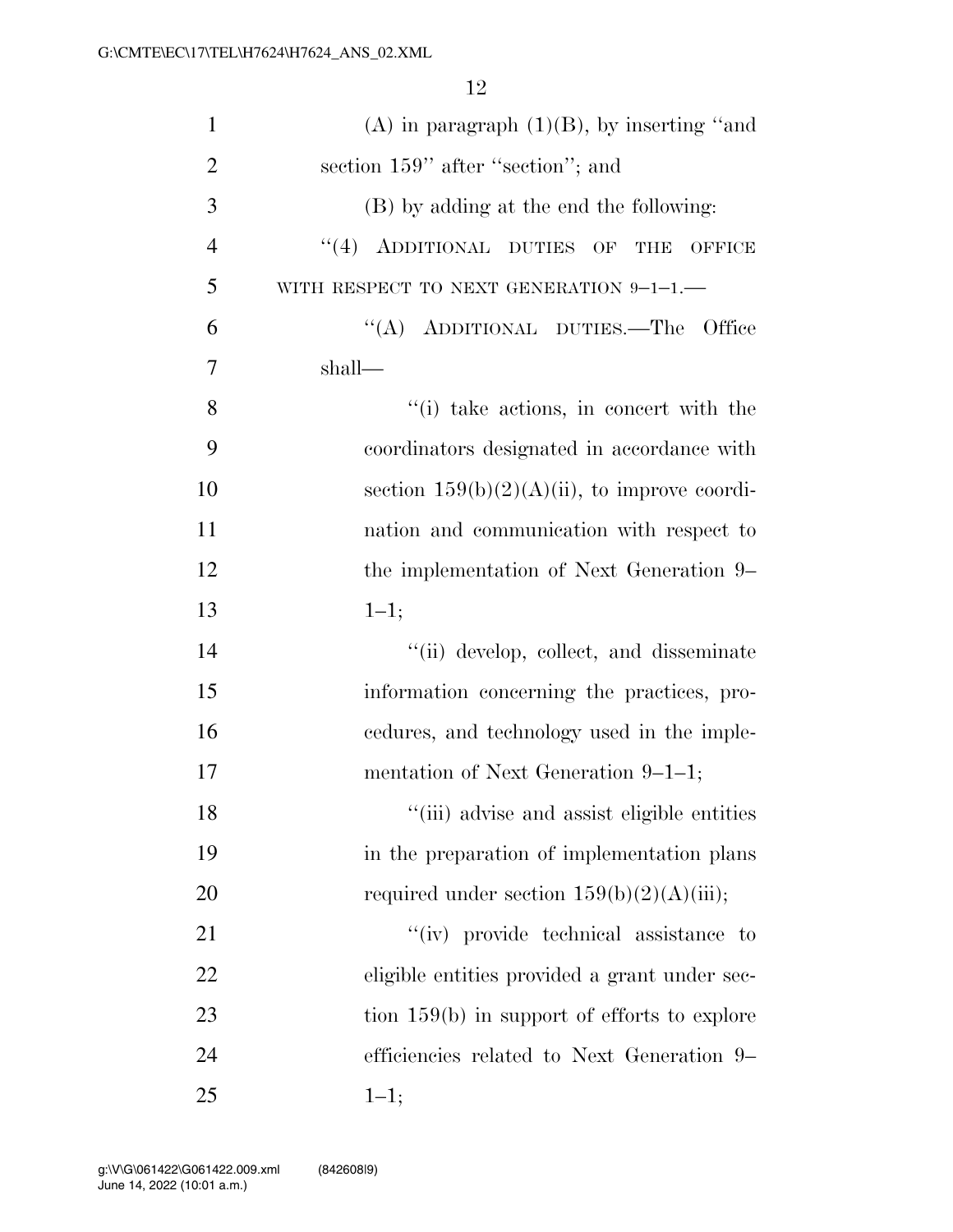| $\mathbf{1}$   | $f'(v)$ receive, review, and recommend                     |
|----------------|------------------------------------------------------------|
| $\overline{2}$ | to the Assistant Secretary and the Admin-                  |
| 3              | istrator the approval or disapproval of ap-                |
| $\overline{4}$ | plications for grants under section $159(b)$ ;             |
| 5              | and                                                        |
| 6              | "(vi) oversee the use of funds pro-                        |
| 7              | vided by such grants in fulfilling such im-                |
| 8              | plementation plans.                                        |
| 9              | "(B) ANNUAL REPORTS.—Not later than                        |
| 10             | October 1, 2023, and each year thereafter until            |
| 11             | funds made available to make grants under sec-             |
| 12             | tion $159(b)$ are no longer available to be ex-            |
| 13             | pended, the Assistant Secretary and the Admin-             |
| 14             | istrator shall submit to Congress a report on              |
| 15             | the activities conducted by the Office under               |
| 16             | subparagraph $(A)$ in the year preceding the               |
| 17             | submission of the report."; and                            |
| 18             | $(2)$ in subsection $(d)(2)$ , by striking "section"       |
| 19             | each place it appears and inserting "section (except)      |
| 20             | for paragraphs $(1)$ and $(4)$ of subsection $(a)$ and for |
| 21             | subsection $(e)$ .                                         |
| 22             | (b) COORDINATION OF NEXT GENERATION 9-1-1                  |
| 23             | IMPLEMENTATION.—Part C of the National<br>Tele-            |
| 24             | communications and Information Administration Organi-      |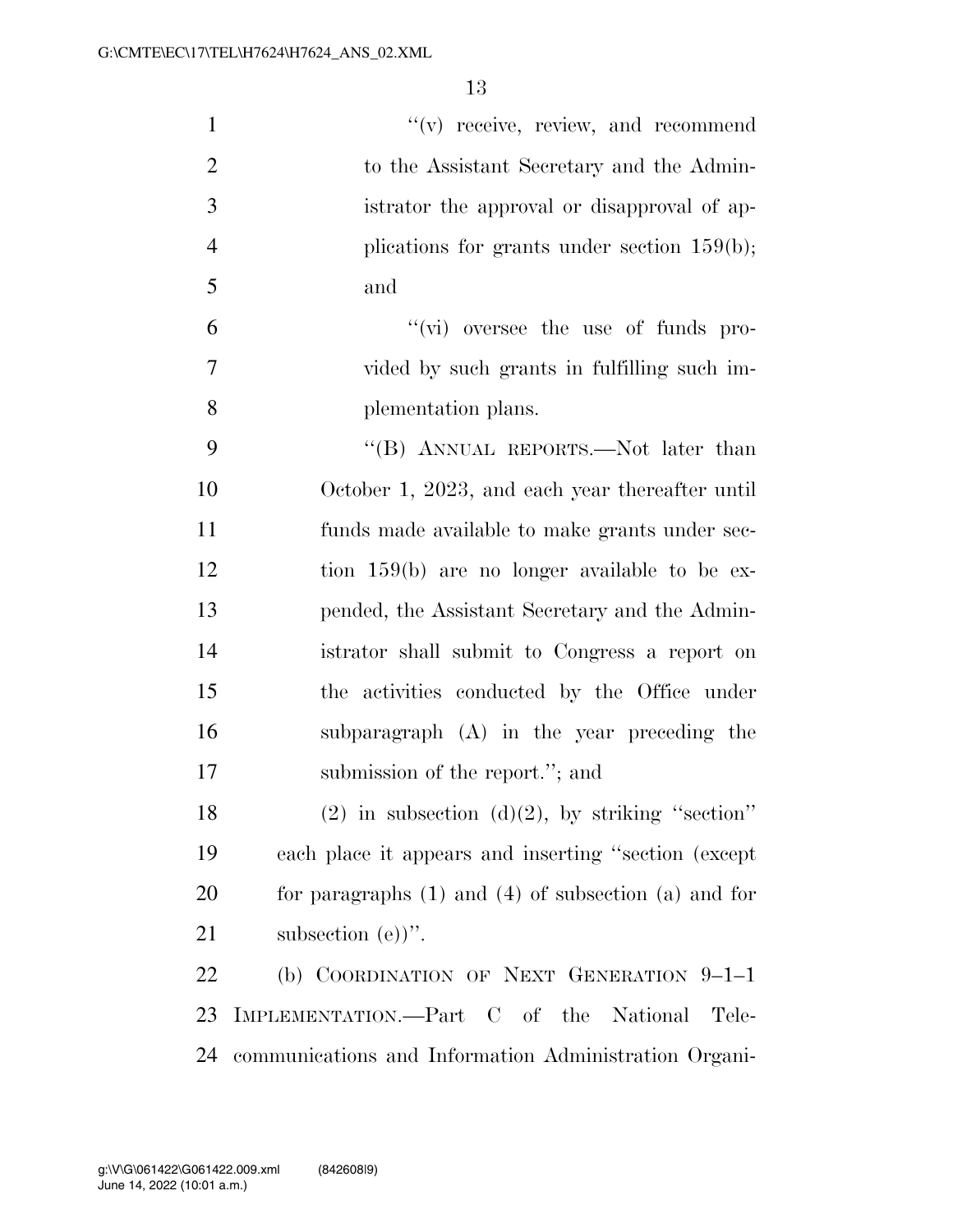zation Act (47 U.S.C. 901 et seq.) is amended by adding at the end the following: **''SEC. 159. COORDINATION OF NEXT GENERATION 9–1–1 IM- PLEMENTATION.**  ''(a) ADDITIONAL FUNCTIONS OF 9–1–1 IMPLEMEN- TATION COORDINATION OFFICE.— 7 <sup>"</sup>(1) MANAGEMENT PLAN.— 8 "(A) DEVELOPMENT.—The Assistant Sec- retary and the Administrator shall develop a management plan for the grant program estab-11 lished under this section, including by devel- oping— ''(i) plans related to the organiza- tional structure of such program; and  $\frac{1}{10}$  funding profiles for each fiscal year of the duration of such program. 17 "(B) SUBMISSION TO CONGRESS.—Not later than 180 days after the date of the enact- ment of this section, the Assistant Secretary and the Administrator shall— 21 ''(i) submit the management plan de- veloped under subparagraph (A) to— 23 ''(I) the Committees on Com- merce, Science, and Transportation and Appropriations of the Senate; and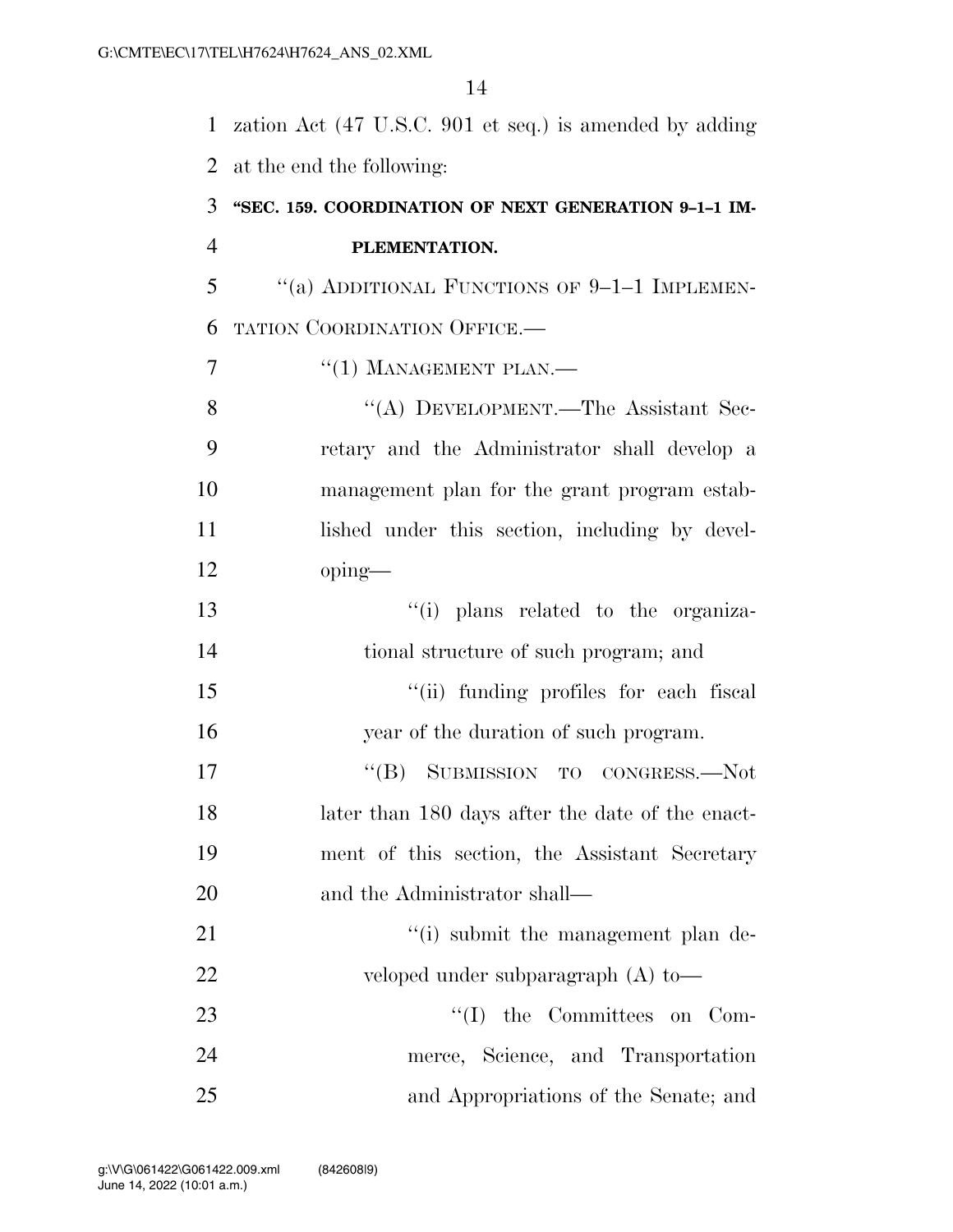| $\mathbf{1}$   | "(II) the Committees on Energy                 |
|----------------|------------------------------------------------|
| $\overline{2}$ | and Commerce and Appropriations of             |
| 3              | the House of Representatives; and              |
| $\overline{4}$ | "(ii) publish the management plan de-          |
| 5              | veloped under subparagraph (A) on the          |
| 6              | website of the National Telecommuni-           |
| 7              | cations and Information Administration.        |
| 8              | $``(2)$ MODIFICATION OF PLAN.—                 |
| 9              | "(A) MODIFICATION.—The Assistant Sec-          |
| 10             | retary and the Administrator may modify the    |
| 11             | management plan developed under paragraph      |
| 12             | (1)(A).                                        |
| 13             | "(B) SUBMISSION.—Not later than<br>- 90        |
| 14             | days after the plan is modified under subpara- |
| 15             | graph (A), the Assistant Secretary and the Ad- |
| 16             | ministrator shall—                             |
| 17             | "(i) submit the modified plan to-              |
| 18             | "(I) the Committees on Com-                    |
| 19             | merce, Science, and Transportation             |
| 20             | and Appropriations of the Senate; and          |
| 21             | "(II) the Committees on Energy                 |
| 22             | and Commerce and Appropriations of             |
| 23             | the House of Representatives; and              |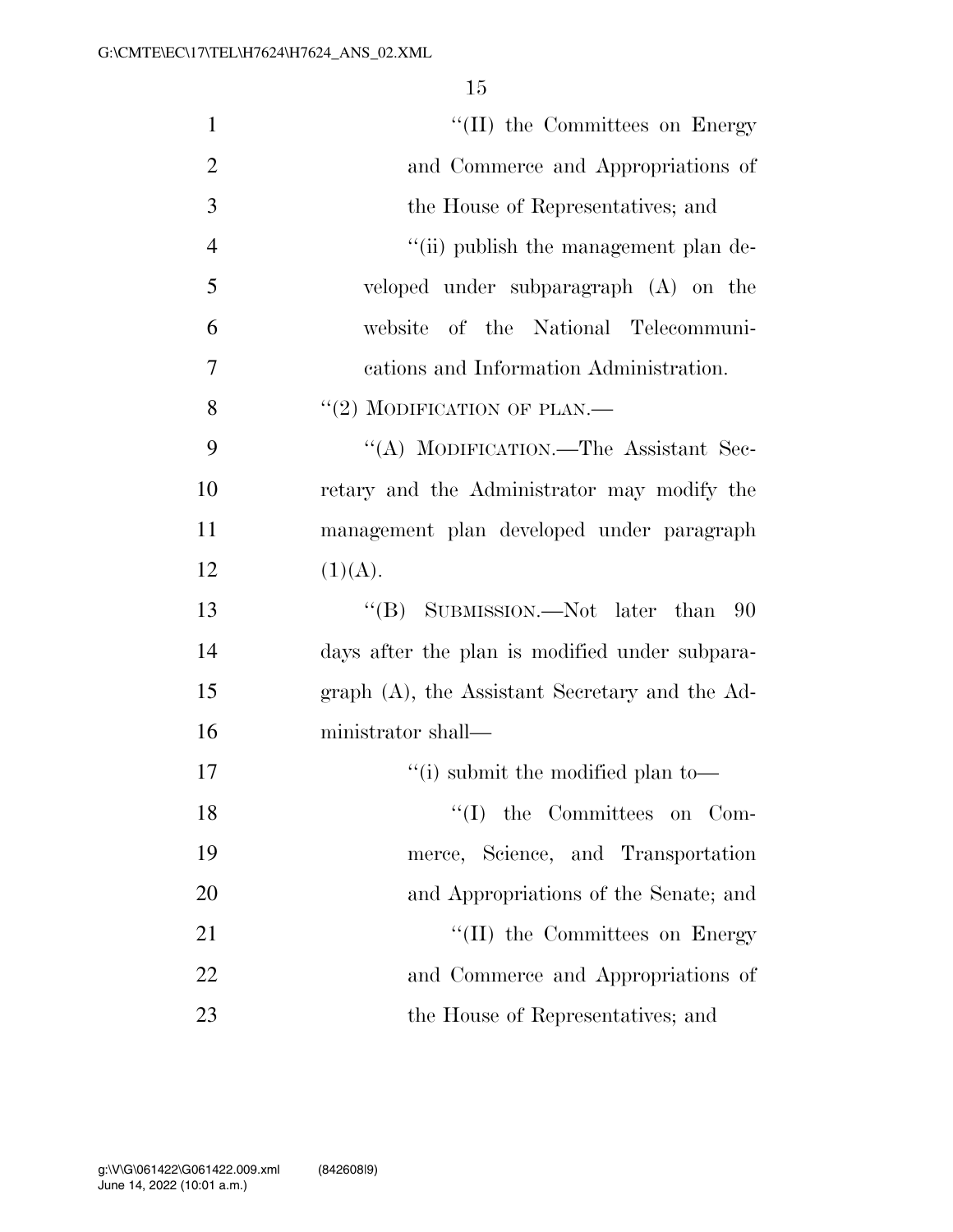| $\mathbf{1}$   | "(ii) publish the modified plan on the              |
|----------------|-----------------------------------------------------|
| $\overline{2}$ | website of the National Telecommuni-                |
| 3              | cations and Information Administration.             |
| $\overline{4}$ | "(b) NEXT GENERATION 9-1-1 IMPLEMENTATION           |
| 5              | GRANTS.-                                            |
| 6              | "(1) GRANTS.—The Assistant Secretary and            |
| 7              | the Administrator, acting through the Office, shall |
| 8              | provide grants to eligible entities for—            |
| 9              | "(A) implementing Next Generation $9-1-$            |
| 10             | 1;                                                  |
| 11             | "(B) maintaining Next Generation $9-1-1$ ;          |
| 12             | "(C) training directly related to imple-            |
| 13             | menting, maintaining, and operating Next Gen-       |
| 14             | eration $9-1-1$ if the cost related to the training |
| 15             | does not exceed 3 percent of the total grant        |
| 16             | award;                                              |
| 17             | $\lq\lq$ (D) public outreach and education on how   |
| 18             | the public can best use Next Generation $9-1-$      |
| 19             | 1 and the capabilities and usefulness of Next       |
| 20             | Generation $9-1-1$ ;                                |
| 21             | $\lq\lq$ administrative costs associated with       |
| 22             | planning and implementation of Next Genera-         |
| 23             | tion $9-1-1$ , including any cost related to plan-  |
| 24             | ning for and preparing an application and re-       |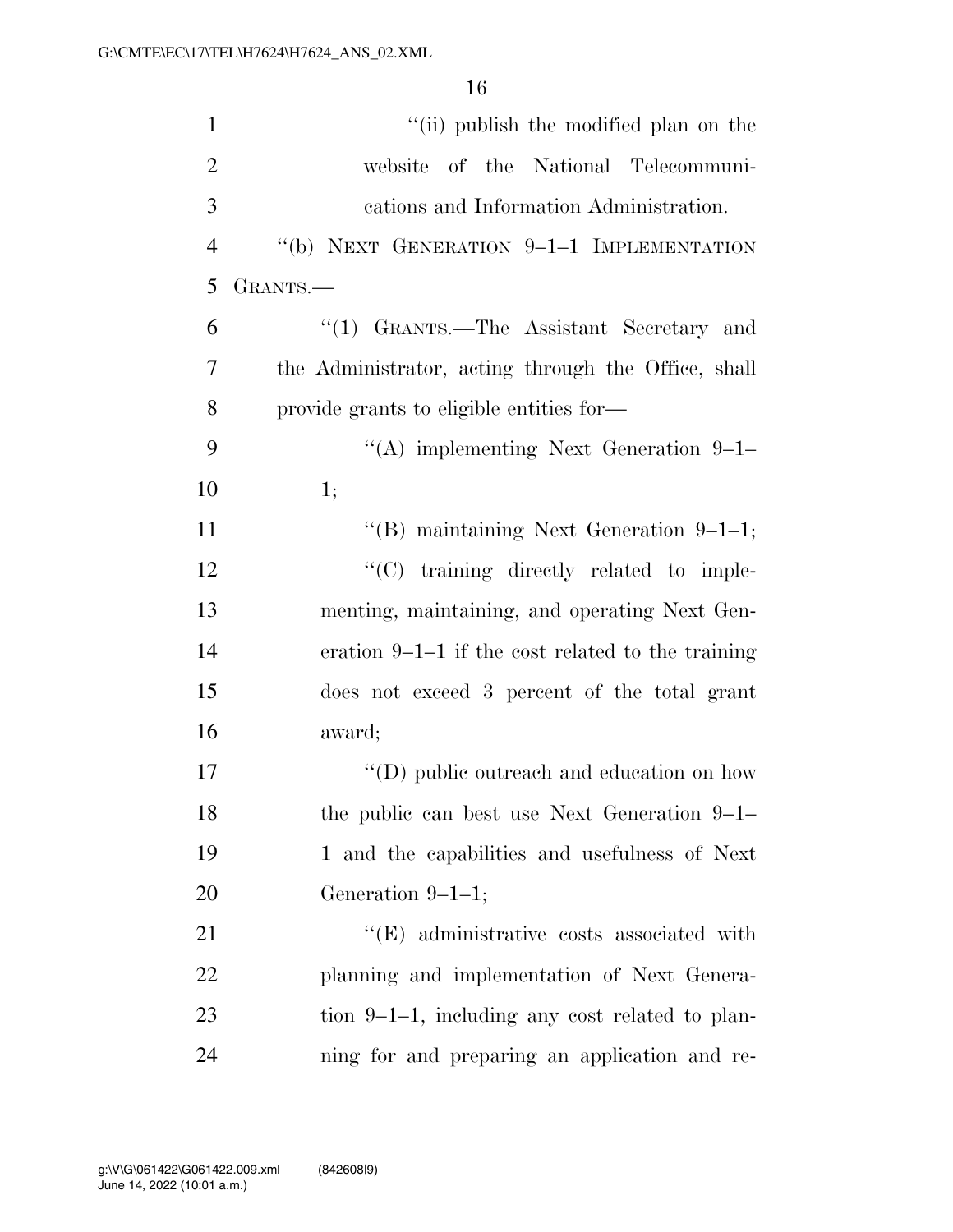| $\mathbf{1}$   | lated materials as required by this subsection,        |
|----------------|--------------------------------------------------------|
| $\overline{2}$ | $if$ —                                                 |
| 3              | "(i) the cost is fully documented in                   |
| $\overline{4}$ | materials submitted to the Office; and                 |
| 5              | "(ii) the cost is reasonable, necessary,               |
| 6              | and does not exceed 1 percent of the total             |
| $\overline{7}$ | grant award; and                                       |
| 8              | $\lq\lq(F)$ costs associated with implementing         |
| 9              | cybersecurity measures at emergency commu-             |
| 10             | nications centers or with respect to Next Gen-         |
| 11             | eration $9-1-1$ .                                      |
| 12             | "(2) APPLICATION.—In providing grants under            |
| 13             | paragraph (1), the Assistant Secretary and the Ad-     |
| 14             | ministrator, acting through the Office, shall require  |
| 15             | an eligible entity to submit to the Office an applica- |
| 16             | tion, at the time and in the manner determined by      |
| 17             | the Assistant Secretary and the Administrator, and     |
| 18             | containing the certification required by paragraph     |
| 19             | (3).                                                   |
| 20             | "(3) COORDINATION REQUIRED. - Each eligible            |
| 21             | entity shall include in the application required by    |
| 22             | paragraph $(2)$ a certification that—                  |
| 23             | $\lq\lq$ in the case of an eligible entity that        |
| 24             | is a State, the entity—                                |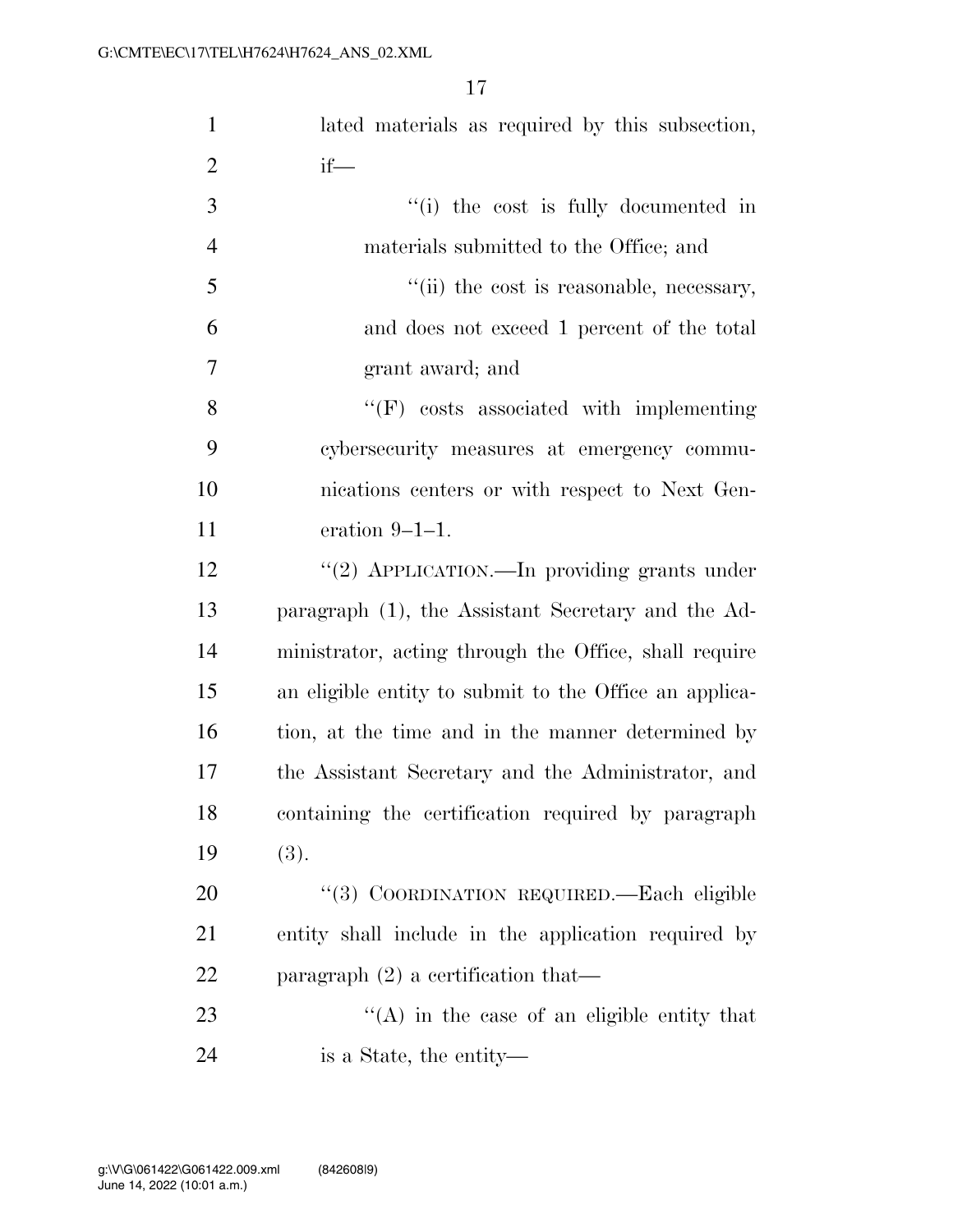$\frac{1}{1}$  has coordinated the application with the emergency communications cen- ters located within the jurisdiction of the entity;

 ''(ii) has designated a single officer or governmental body to serve as the State point of contact to coordinate the imple- mentation of Next Generation 9–1–1 for that State, except that such designation need not vest such officer or governmental body with direct legal authority to imple- ment Next Generation 9–1–1 or to manage emergency communications operations; and 14 ''(iii) has developed and submitted a plan for the coordination and implementa-16 tion of Next Generation 9–1–1 that—  $\frac{17}{2}$  ensures interoperability by requiring the use of commonly accept- ed standards;  $\text{``(II)}$  ensures reliable operations;  $\frac{1}{2}$  (III) enables emergency commu- nications centers to process, analyze, and store multimedia, data, and other information;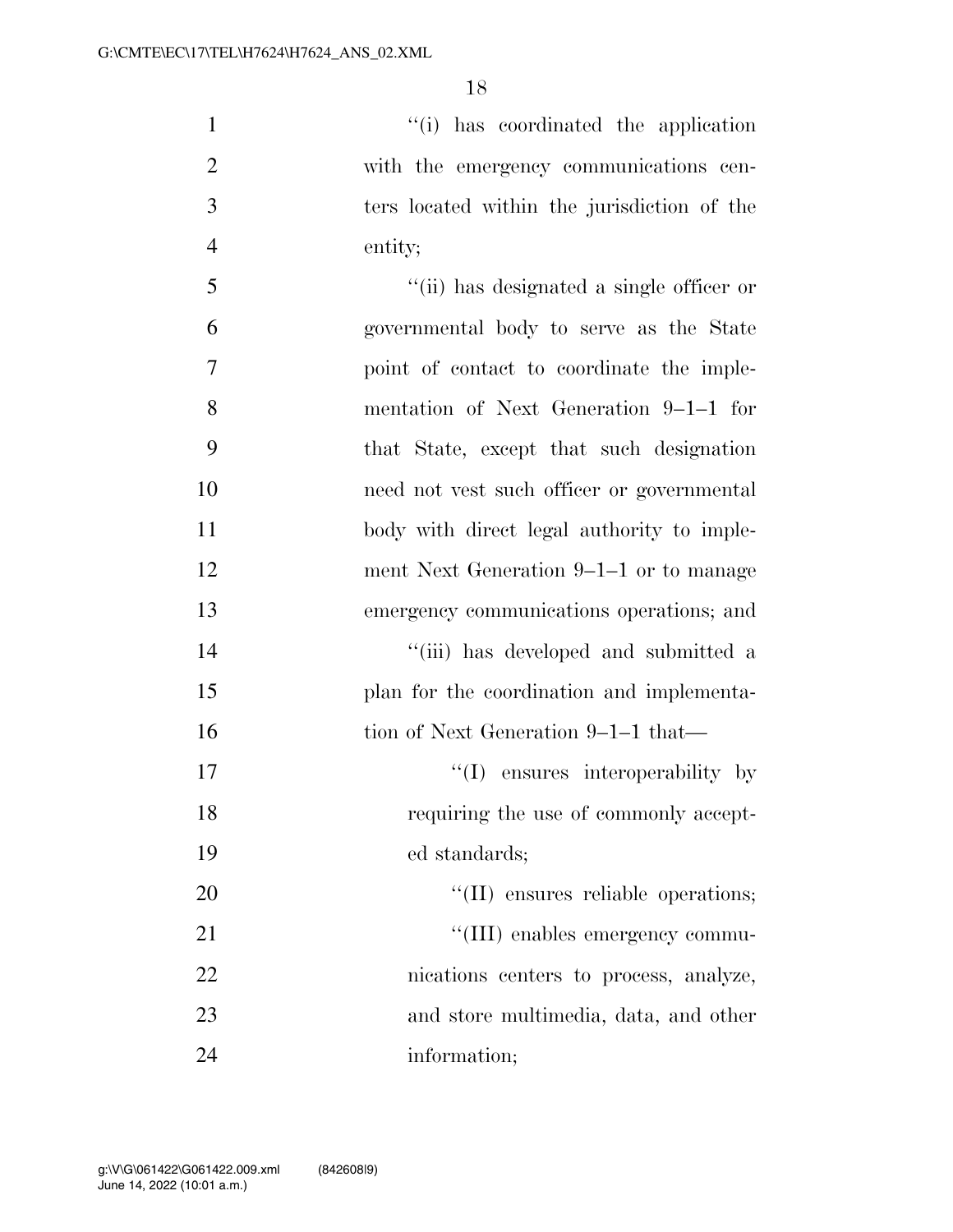| $\mathbf{1}$   | $\lq\lq (IV)$ incorporates cybersecurity |
|----------------|------------------------------------------|
| $\mathfrak{2}$ | tools, including intrusion detection     |
| 3              | and prevention measures;                 |
| $\overline{4}$ | $\lq\lq (V)$ includes strategies for co- |
| 5              | ordinating cybersecurity information     |
| 6              | sharing between Federal, State, Trib-    |
| $\overline{7}$ | al, and local government partners;       |
| 8              | "(VI) uses open and competitive          |
| 9              | request for proposal processes, includ-  |
| 10             | ing through shared government pro-       |
| 11             | curement vehicles, for deployment of     |
| 12             | Next Generation $9-1-1$ ;                |
| 13             | "(VII) documents how input was           |
| 14             | received and accounted for from rel-     |
| 15             | rural and urban emergency<br>evant       |
| 16             | communications centers, regional au-     |
| 17             | thorities, local authorities, and Tribal |
| 18             | authorities;                             |
| 19             | "(VIII) includes a governance            |
| 20             | body or bodies, either by creation of    |
| 21             | new, or use of existing, body or bod-    |
| 22             | ies, for the development and deploy-     |
| 23             | ment of Next Generation 9-1-1            |
| 24             | that—                                    |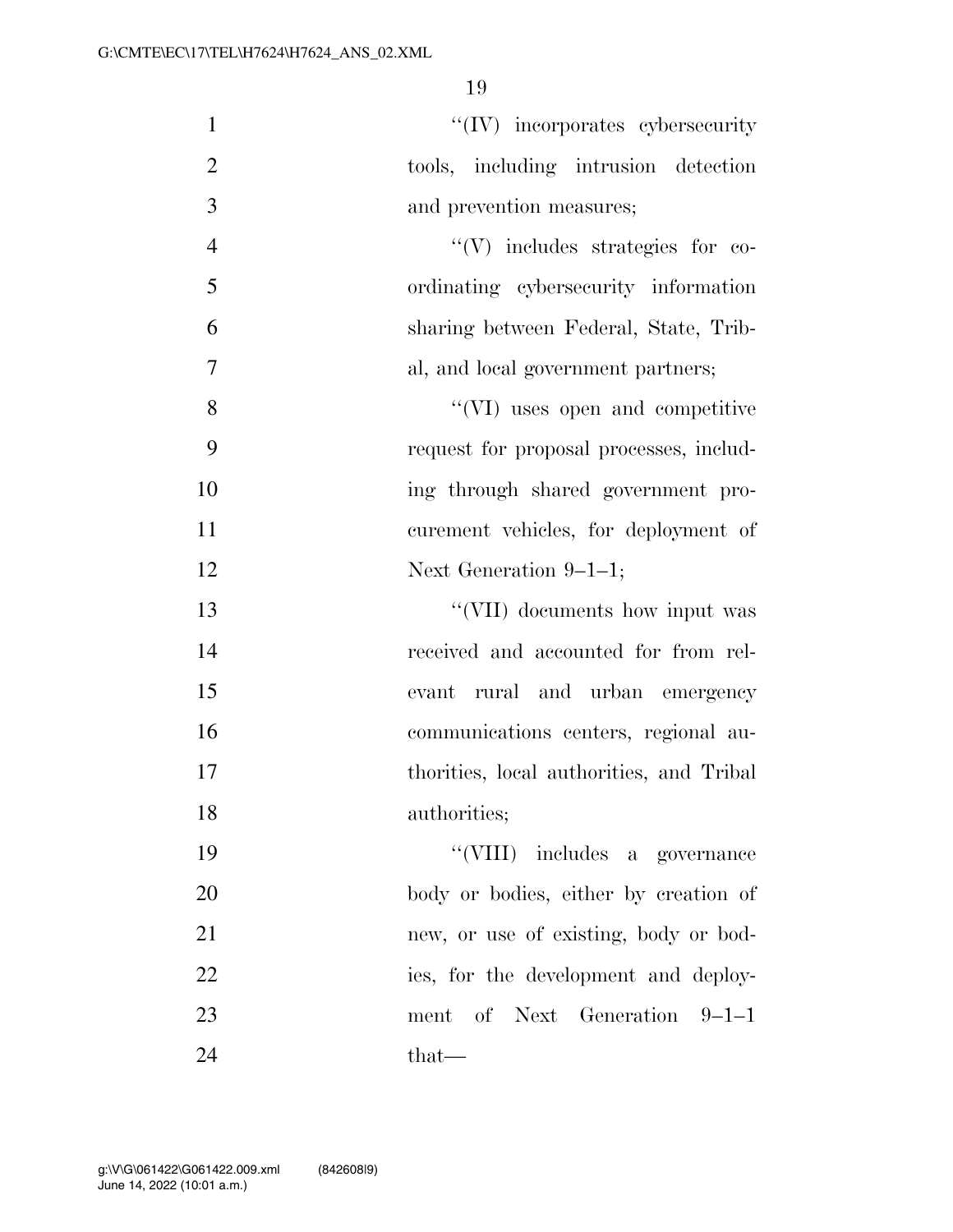| $\mathbf{1}$   | "(aa) ensures full notice and            |
|----------------|------------------------------------------|
| $\overline{2}$ | opportunity for participation by         |
| 3              | relevant stakeholders; and               |
| $\overline{4}$ | "(bb) consults and coordi-               |
| 5              | nates with the State point of con-       |
| 6              | tact required by clause (ii);            |
| 7              | "(IX) creates efficiencies related       |
| 8              | to Next Generation $9-1-1$ functions,    |
| 9              | including cybersecurity and<br>the       |
| 10             | virtualization and sharing of infra-     |
| 11             | structure, equipment, and services;      |
| 12             | and                                      |
| 13             | $\lq\lq$ (X) utilizes an effective, com- |
| 14             | petitive approach to establishing au-    |
| 15             | thentication, credentialing, secure con- |
| 16             | nections, and access in deploying Next   |
| 17             | Generation 9-1-1, including by-          |
| 18             | "(aa) requiring certificate              |
| 19             | authorities to be capable of cross-      |
| 20             | certification with other authori-        |
| 21             | ties;                                    |
| 22             | "(bb) avoiding risk of a sin-            |
| 23             | gle point of failure or vulner-          |
| 24             | ability; and                             |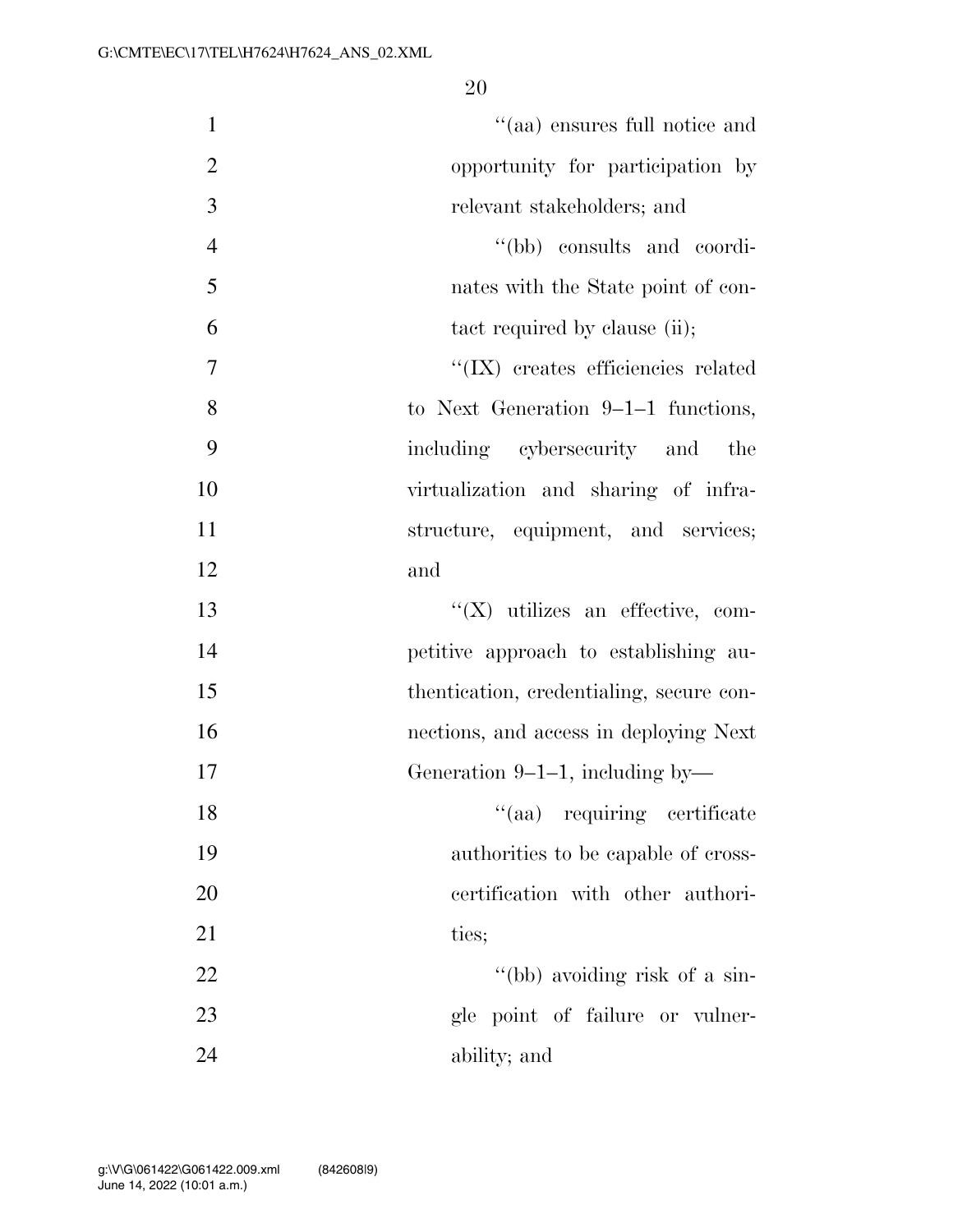| $\mathbf{1}$   | "(cc) adhering to Federal                         |
|----------------|---------------------------------------------------|
| $\overline{2}$ | agency best practices such as                     |
| 3              | those promulgated by the Na-                      |
| $\overline{4}$ | tional Institute of Standards and                 |
| 5              | Technology; and                                   |
| 6              | "(B) in the case of an eligible entity that       |
| $\overline{7}$ | is a Tribal Organization, the Tribal Organiza-    |
| 8              | tion has complied with clauses (i) and (iii) of   |
| 9              | subparagraph $(A)$ .                              |
| 10             | $``(4)$ CRITERIA.                                 |
| 11             | "(A) IN GENERAL.—Not later than $9$               |
| 12             | months after the date of the enactment of this    |
| 13             | section, the Assistant Secretary and the Admin-   |
| 14             | istrator shall issue regulations, after providing |
| 15             | the public with notice and an opportunity to      |
| 16             | comment, prescribing the criteria for selection   |
| 17             | for grants under this subsection.                 |
| 18             | ``(B)<br>REQUIREMENTS.—The criteria               |
| 19             | shall—                                            |
| 20             | "(i) include performance requirements             |
| 21             | and a schedule for completion of any              |
| 22             | project to be financed by a grant under           |
| 23             | this subsection; and                              |
| 24             | "(ii) specifically permit regional or             |
| 25             | multi-State applications for funds.               |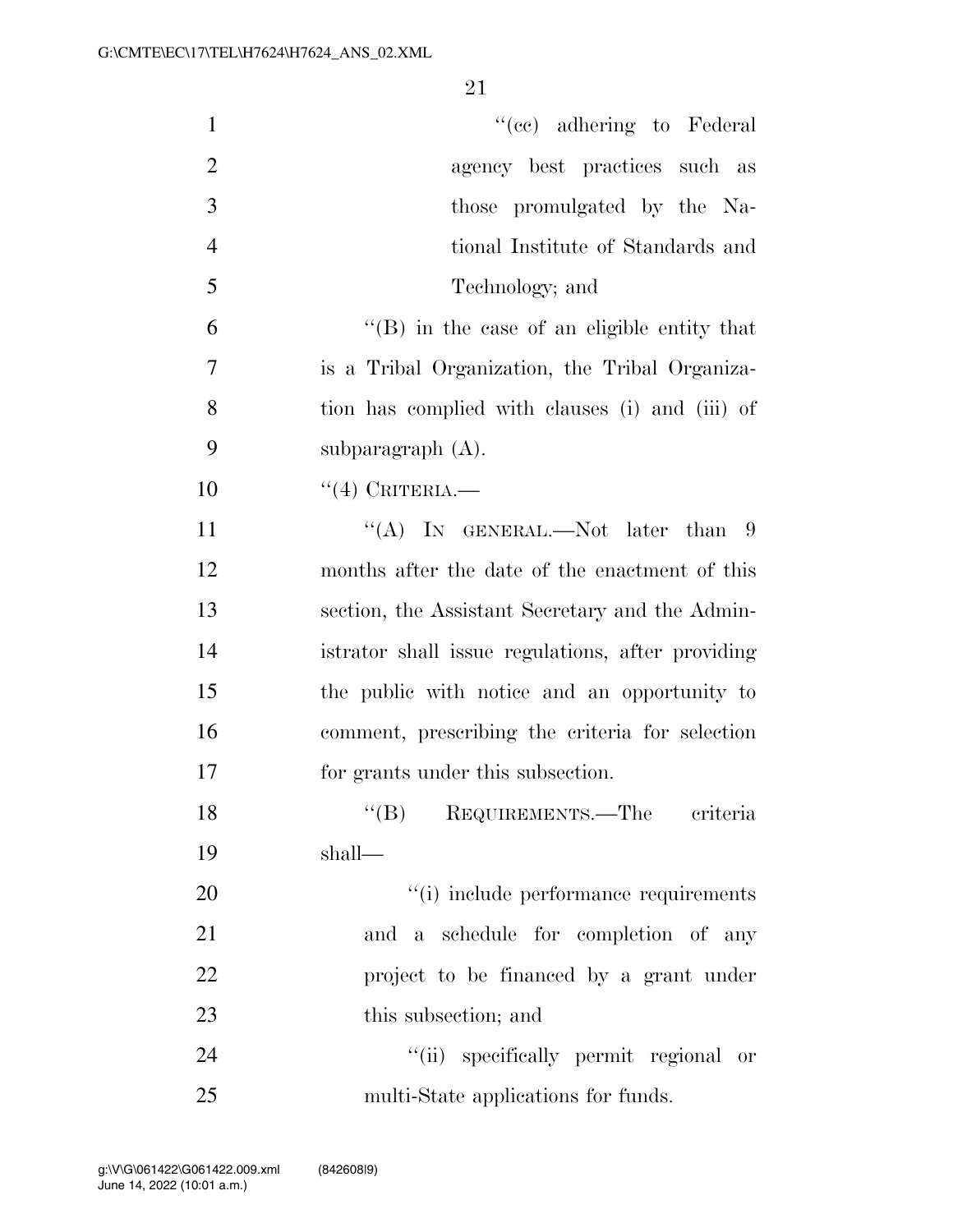''(C) UPDATES.—The Assistant Secretary and the Administrator shall update such regula-tions as necessary.

 ''(5) GRANT CERTIFICATIONS.—Each eligible entity shall certify to the Assistant Secretary and the Administrator at the time of application, and each eligible entity that receives such a grant shall certify to the Assistant Secretary and the Adminis- trator annually thereafter during any period of time the funds from the grant are available to the eligible entity, that—

 $\langle (A)$  beginning on the date that is 180 days before the date on which the application as filed, no portion of any 9–1–1 fee or charge im- posed by the eligible entity (or in the case that the eligible entity is not a State or Tribal orga- nization, any State or taxing jurisdiction within which the eligible entity will carry out, or is carrying out, activities using grant funds) are obligated or expended for a purpose or function not designated under the rules issued pursuant to section 6(f)(3) of the Wireless Communica-23 tions and Public Safety Act of 1999 (47 U.S.C. 24 615a–1(f)(3))(as such rules are in effect on the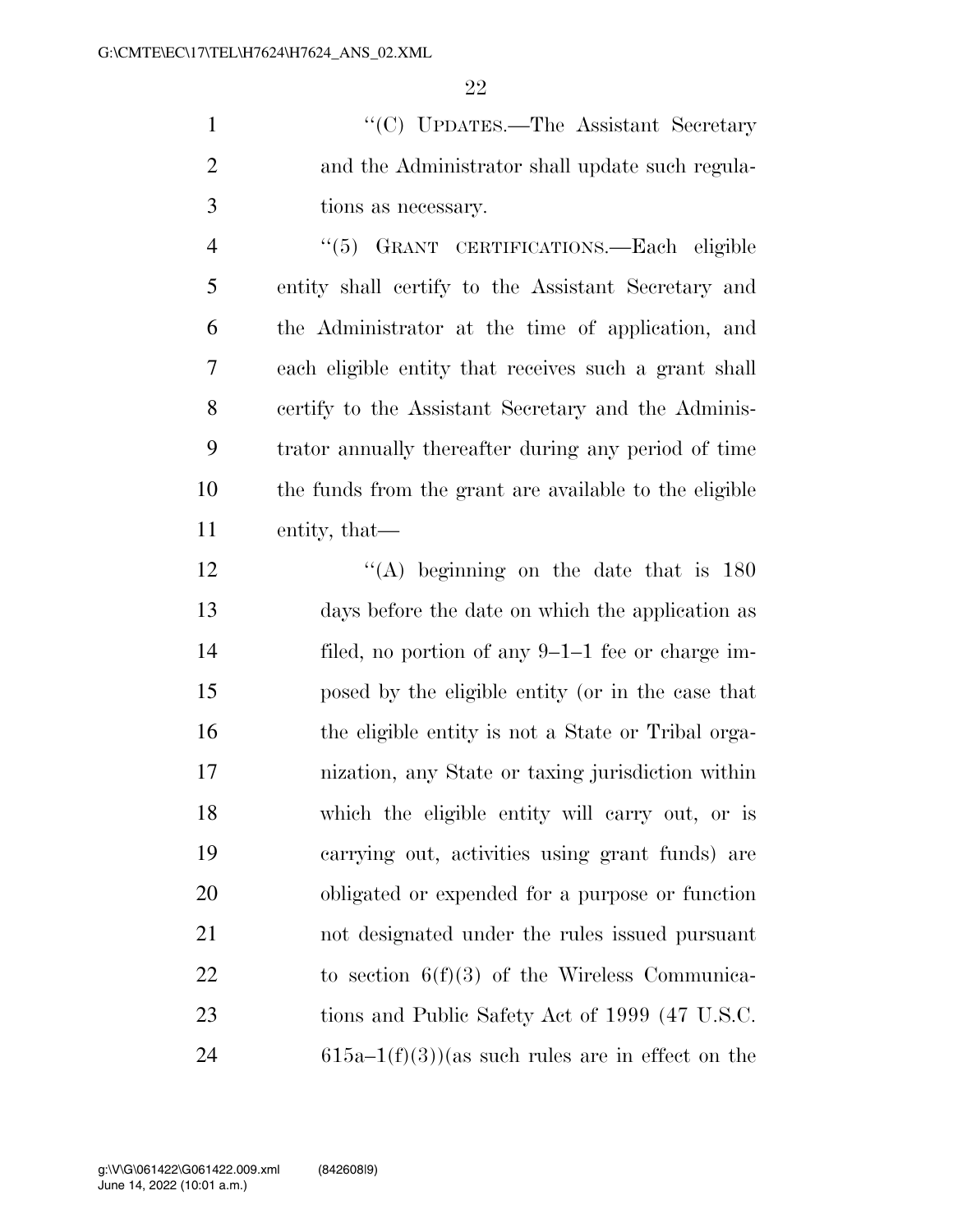date on which the eligible entity makes the cer-2 tification) as acceptable; ''(B) any funds received by the eligible en-

 tity will be used consistent with subsection (b)(1) to support the deployment of Next Gen- eration 9–1–1 that ensures reliability and inter- operability, by requiring the use of commonly accepted standards;

 ''(C) the eligible entity (or in the case that the eligible entity is not a State or Tribal orga- nization, any State or taxing jurisdiction within which the eligible entity will carry out or is car- rying out activities using grant funds) has es- tablished, or has committed to establish not later than 3 years following the date on which the grant funds are distributed to the eligible entity—

- 18 ''(i) a sustainable funding mechanism
- for Next Generation 9–1–1; and
- 20  $\frac{1}{20}$  effective cybersecurity resources
- 21 for Next Generation 9–1–1;

 $\bullet$   $\bullet$   $\bullet$  (D) the eligible entity will promote inter- operability between emergency communications centers deploying Next Generation 9–1–1 and emergency response providers, including users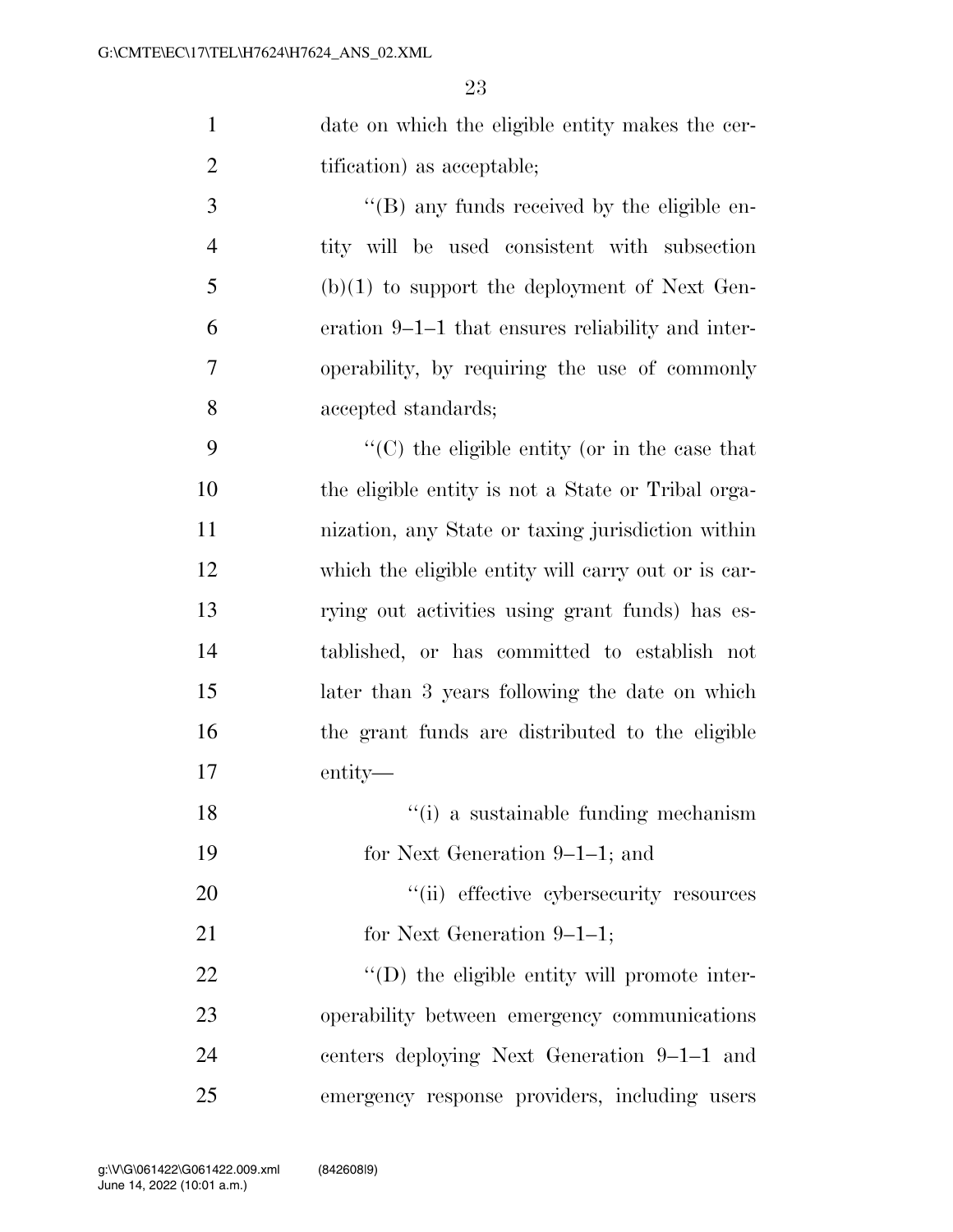of the nationwide public safety broadband net-work;

 ''(E) the eligible entity has or will take steps to coordinate with adjoining States and Tribes to establish and maintain Next Genera-tion 9–1–1; and

 $''(F)$  the eligible entity has developed a plan for public outreach and education on how the public can best use Next Generation 9–1– 10 1 and on the capabilities and usefulness of Next Generation 9–1–1.

12 "(6) CONDITION OF GRANT.—Each eligible en- tity shall agree, as a condition of receipt of a grant made under this subsection, that if any State or tax- ing jurisdiction within which the eligible entity will carry out activities using grant funds, during any period of time during which the funds from the grant are available to the eligible entity, fails to comply a certification required under paragraph (5), all of the funds from such grant shall be returned 21 to the Office.

22 "(7) PENALTY FOR PROVIDING FALSE INFOR- MATION.—Any eligible entity that provides a certifi- cation under paragraph (5) knowing that the infor-mation provided in the certification was false shall—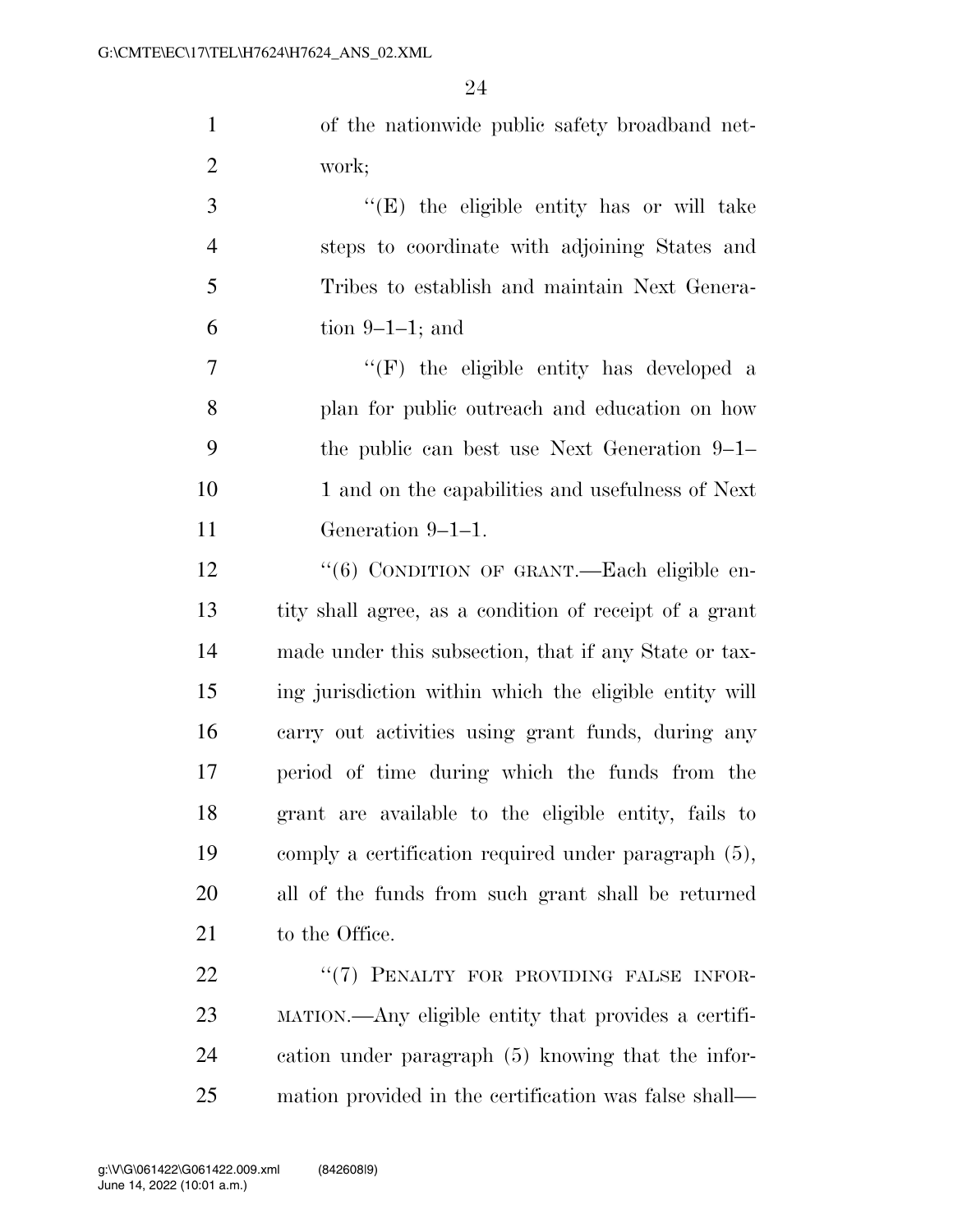| $\mathbf{1}$   | $\lq\lq$ not be eligible to receive the grant            |
|----------------|----------------------------------------------------------|
| $\overline{2}$ | under this subsection;                                   |
| 3              | "(B) return any grant awarded under this                 |
| $\overline{4}$ | subsection; and                                          |
| 5              | "(C) not be eligible to receive any subse-               |
| 6              | quent grants under this subsection.                      |
| 7              | "(8) PROHIBITION.—Grant funds provided                   |
| 8              | under this subsection may not be used—                   |
| 9              | "(A) to support any activity of the First                |
| 10             | Responder Network Authority; or                          |
| 11             | $\lq\lq (B)$ to make any payments to a person            |
| 12             | who has been, for reasons of national security,          |
| 13             | prohibited by any entity of the Federal Govern-          |
| 14             | ment from bidding on a contract, participating           |
| 15             | in an auction, or receiving a grant.                     |
| 16             | "(c) DEFINITIONS.—In this section and sections $160\,$   |
| 17             | and 161:                                                 |
| 18             | "(1) 9-1-1 FEE OR CHARGE.—The term '9-1-                 |
| 19             | 1 fee or charge' has the meaning given such term in      |
| 20             | section $6(f)(3)(D)$ of the Wireless Communications      |
| 21             | and Public Safety Act of 1999 (47 U.S.C. 615a–           |
| 22             | 1(f)(3)(D)).                                             |
| 23             | "(2) $9-1-1$ REQUEST FOR EMERGENCY ASSIST-               |
| 24             | $\Delta NCE$ .—The term '9–1–1 request for emergency as- |
| 25             | sistance' means a communication, such as voice,          |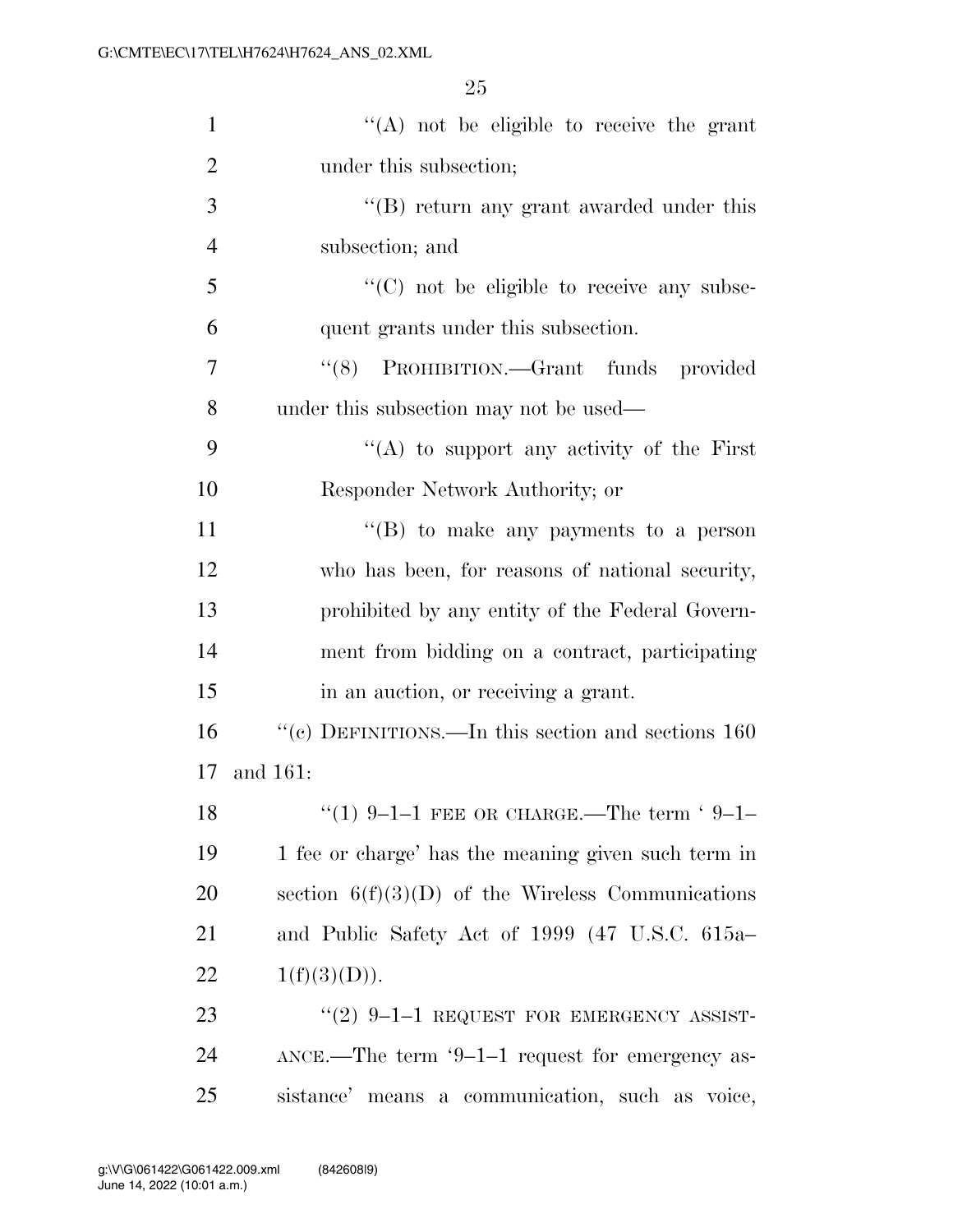| $\mathbf{1}$   | text, picture, multimedia, or any other type of data   |
|----------------|--------------------------------------------------------|
| $\overline{2}$ | that is sent to a facility for the purpose of request- |
| 3              | ing emergency assistance.                              |
| $\overline{4}$ | "(3) ADMINISTRATOR.—The term 'Adminis-                 |
| 5              | trator' means the Administrator of the National        |
| 6              | Highway Traffic Safety Administration.                 |
| 7              | "(4) COMMONLY ACCEPTED STANDARDS.—The                  |
| 8              | term 'commonly accepted standards' mean the tech-      |
| 9              | nical standards followed by the communications in-     |
| 10             | dustry for network, device, and Internet Protocol      |
| 11             | connectivity that—                                     |
| 12             | $\lq\lq$ enable interoperability; and                  |
| 13             | $\lq\lq (B)$ are—                                      |
| 14             | "(i) developed and approved by a                       |
| 15             | standards development organization that is             |
| 16             | accredited by an American or international             |
| 17             | standards body (such as the American Na-               |
| 18             | tional Standards Institute or International            |
| 19             | Code Council) in a process—                            |
| 20             | $\lq\lq$ (I) that is open to the public,               |
| 21             | including open for participation by                    |
| 22             | any person; and                                        |
| 23             | "(II) provides for a conflict reso-                    |
| 24             | lution process;                                        |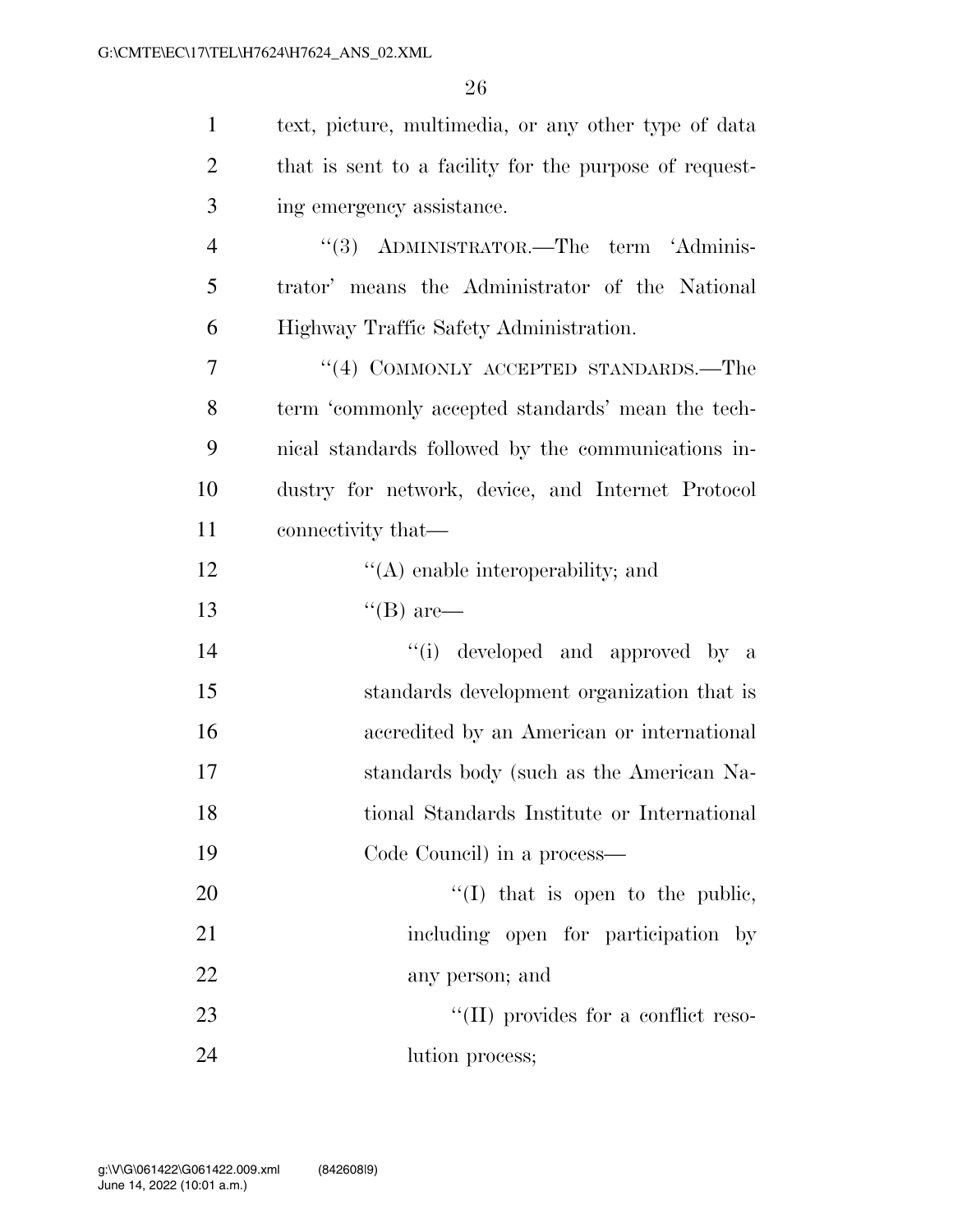| $\mathbf{1}$   | "(ii) subject to an open comment and            |
|----------------|-------------------------------------------------|
| $\overline{2}$ | input process before being finalized by the     |
| 3              | standards development organization;             |
| $\overline{4}$ | "(iii) consensus-based; and                     |
| 5              | "(iv) made publicly available once ap-          |
| 6              | proved.                                         |
| 7              | " $(5)$ COST RELATED TO TRAINING.—The term      |
| 8              | 'cost related to training' means—               |
| 9              | "(A) actual wages incurred for travel and       |
| 10             | attendance, including any necessary overtime    |
| 11             | pay and backfill wage;                          |
| 12             | $\lq\lq$ (B) travel expenses;                   |
| 13             | $\lq\lq$ (C) instructor expenses; or            |
| 14             | "(D) facility costs and training materials.     |
| 15             | "(6) ELIGIBLE ENTITY.—The term 'eligible en-    |
| 16             | $\text{tity}'$                                  |
| 17             | "(A) means a State or a Tribal organiza-        |
| 18             | tion (as defined in section 4(1) of the Indian  |
| 19             | Self-Determination and Education Assistance     |
| <b>20</b>      | Act $(25 \text{ U.S.C. } 5304)$ );              |
| 21             | "(B) may be an entity, including a public       |
| 22             | authority, board, or commission, established by |
| 23             | one or more entities described in subparagraph  |
| 24             | $(A)$ ; and                                     |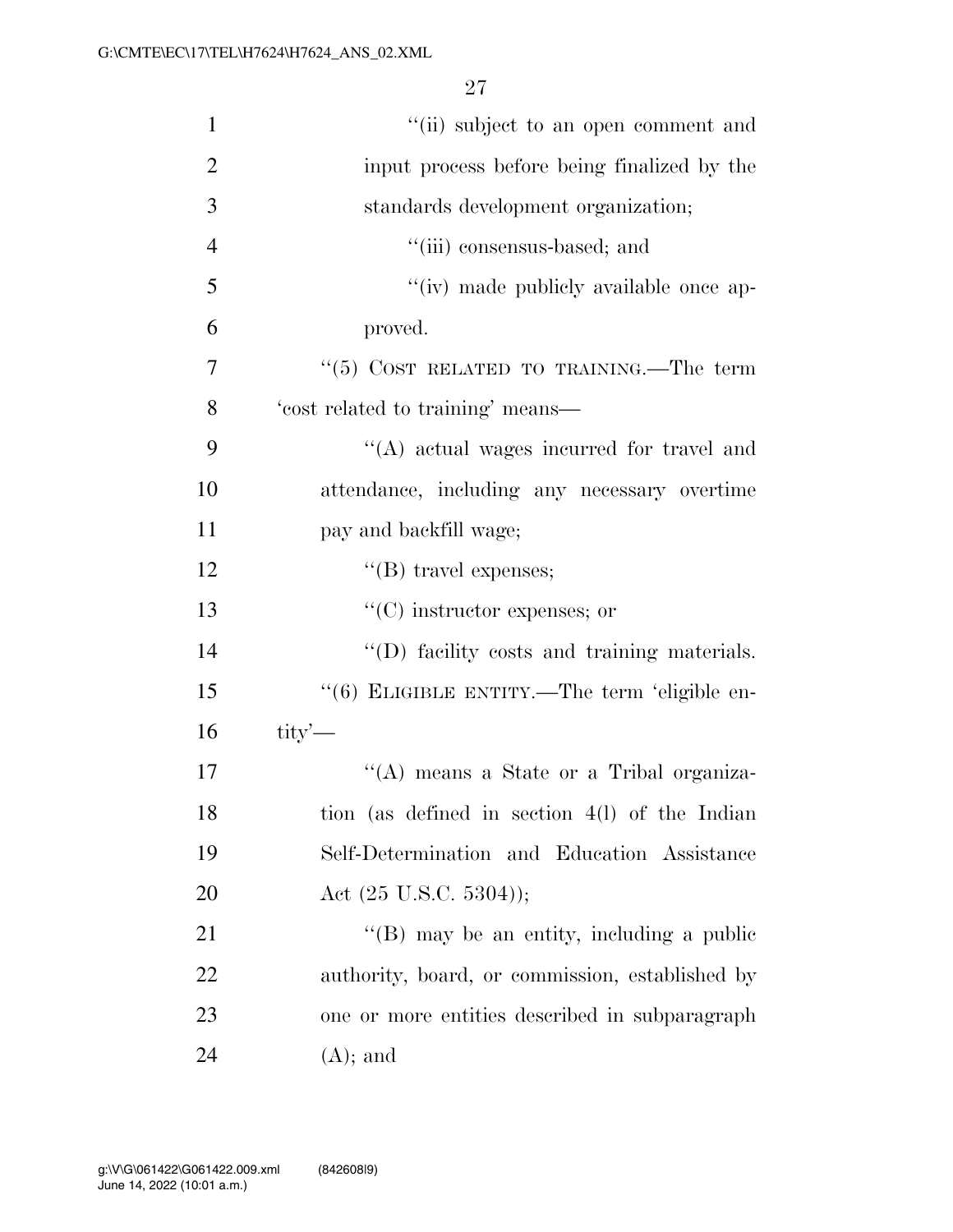| $\mathbf{1}$   | $\cdot$ (C) does not include any entity that has |
|----------------|--------------------------------------------------|
| $\overline{2}$ | failed to submit the certifications required     |
| 3              | under subsection $(b)(4)$ .                      |
| $\overline{4}$ | "(7) EMERGENCY COMMUNICATIONS CENTER.-           |
| 5              | The term 'emergency communications center'—      |
| 6              | $\lq\lq$ means a facility that—                  |
| $\overline{7}$ | "(i) is designated to receive a $9-1-1$          |
| 8              | request for emergency assistance; and            |
| 9              | "(ii) performs one or more of the fol-           |
| 10             | lowing functions—                                |
| 11             | "(I) process and analyze $9-1-1$                 |
| 12             | requests for emergency assistance and            |
| 13             | information and data related to such             |
| 14             | requests;                                        |
| 15             | "(II) dispatch appropriate emer-                 |
| 16             | gency response providers;                        |
| 17             | "(III) transfer or exchange $9-1-$               |
| 18             | 1 requests for emergency assistance              |
| 19             | and information and data related to              |
| 20             | such requests with one or more facili-           |
| 21             | ties described under this paragraph              |
| 22             | and emergency response providers;                |
| 23             | "(IV) analyze any communica-                     |
| 24             | tions received from emergency re-                |
| 25             | sponse providers; and                            |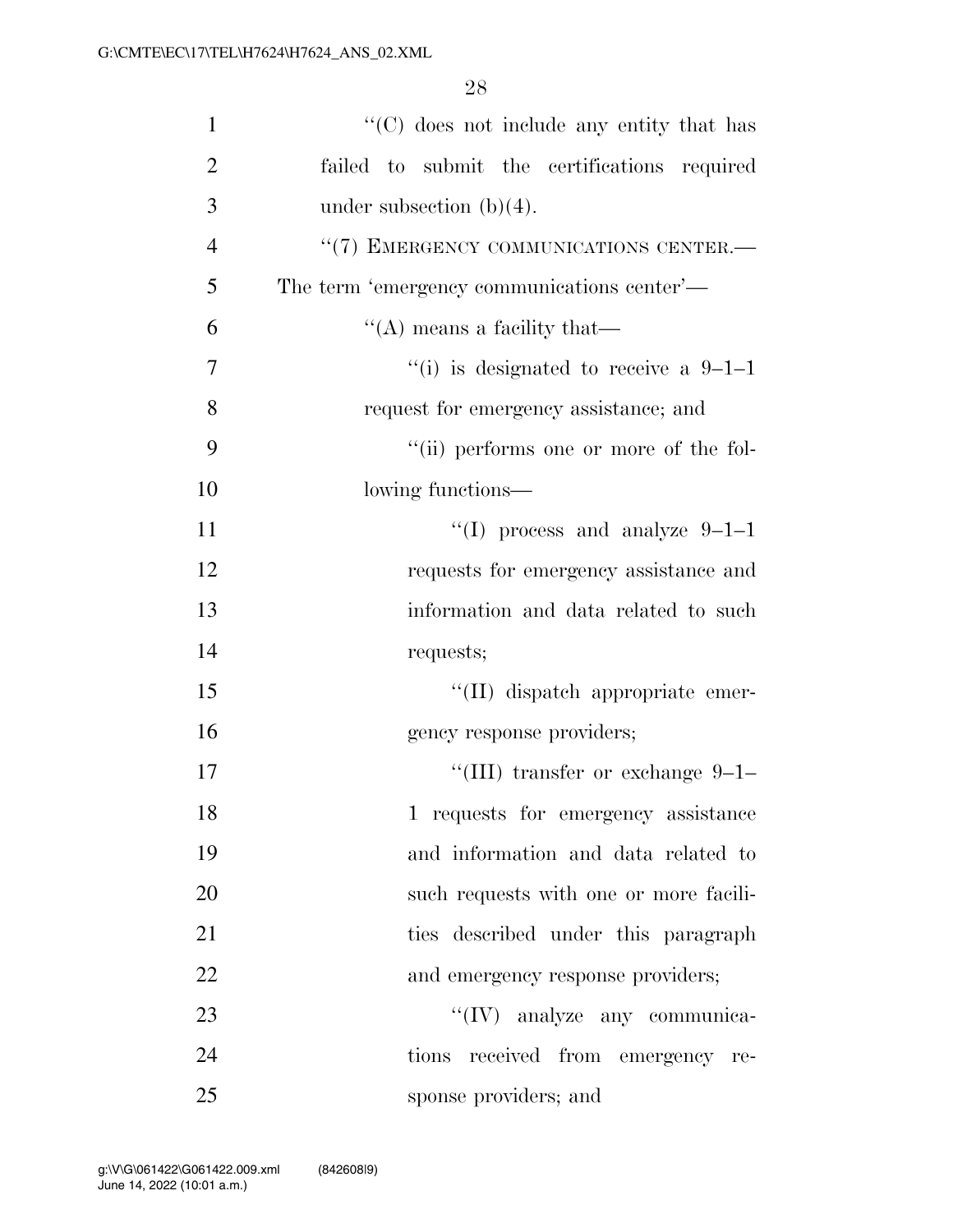| $\mathbf{1}$   | "(V) support incident command                          |
|----------------|--------------------------------------------------------|
| $\overline{2}$ | functions; or                                          |
| 3              | $\lq\lq(B)$ may be a public safety answering           |
| $\overline{4}$ | point, as defined in section 222 of the Commu-         |
| 5              | nications Act of 1934 (47 U.S.C. 222).                 |
| 6              | "(8) EMERGENCY RESPONSE PROVIDER.—The                  |
| 7              | term 'emergency response provider' has the meaning     |
| 8              | given that term under section 2 of the Homeland Se-    |
| 9              | eurity Act of 2002 (6 U.S.C. 101).                     |
| 10             | "(9) FIRST RESPONDER NETWORK AUTHOR-                   |
| 11             | ITY.—The term 'First Responder Network Author-         |
| 12             | ity' means the authority established under 6204 of     |
| 13             | the Middle Class Tax Relief and Job Creation Act       |
| 14             | of 2012 (47 U.S.C. 1424).                              |
| 15             | $\cdot$ (10) INTEROPERABLE.—The term 'interoper-       |
| 16             | able' or 'interoperability' means the capability of    |
| 17             | emergency communications centers to receive 9–1–1      |
| 18             | requests for emergency assistance and information      |
| 19             | data related to such requests, such as location infor- |
| 20             | mation and callback numbers from a person initi-       |
| 21             | ating the request, then process and share the $9-1-$   |
| 22             | 1 requests for emergency assistance and informa-       |
| 23             | tion/data related to such requests with other emer-    |
| 24             | gency communications centers and emergency re-         |
| 25             | sponse providers without the need for proprietary      |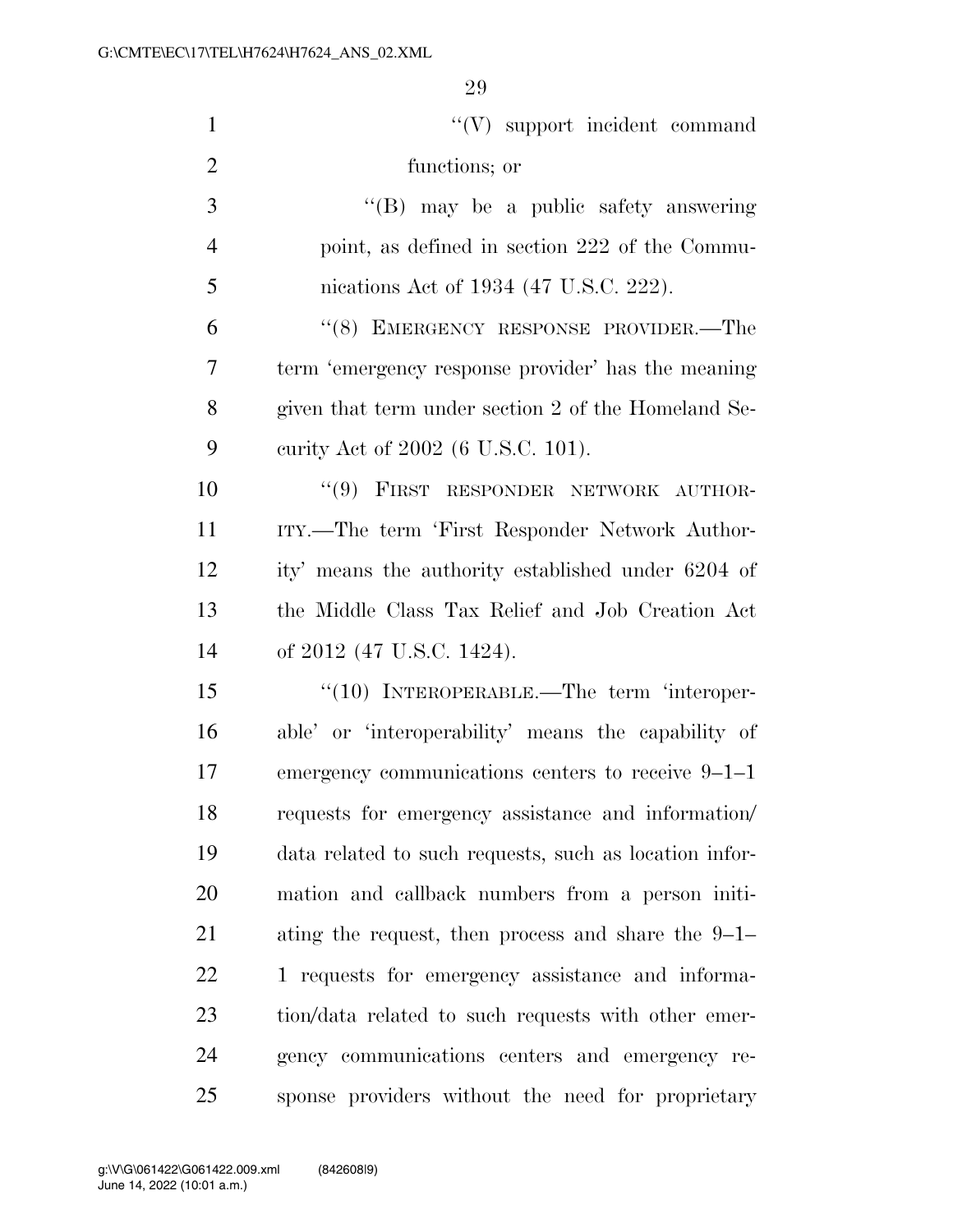interfaces and regardless of jurisdiction, equipment, device, software, service provider, or other relevant factors. 4 "(11) NATIONWIDE PUBLIC SAFETY BROADBAND NETWORK.—The term 'nationwide pub- lic safety broadband network' has the meaning given the term in section 6001 of the Middle Class Tax Relief and Job Creation Act of 2012 (47 U.S.C. 1401).  $(12)$  NEXT GENERATION 9-1-1. The term 'Next Generation 9–1–1' means an interoperable, se- cure, Internet Protocol-based system that—  $\cdot$  ''(A) employs commonly accepted stand- ards; ''(B) enables emergency communications centers to receive, process, and analyze all types of 9–1–1 requests for emergency assistance;  $\langle ^{\prime}(C) \rangle$  acquires and integrates additional in- formation useful to handling 9–1–1 requests for emergency assistance; and

21 ''(D) supports sharing information related to 9–1–1 requests for emergency assistance among emergency communications centers and emergency response providers.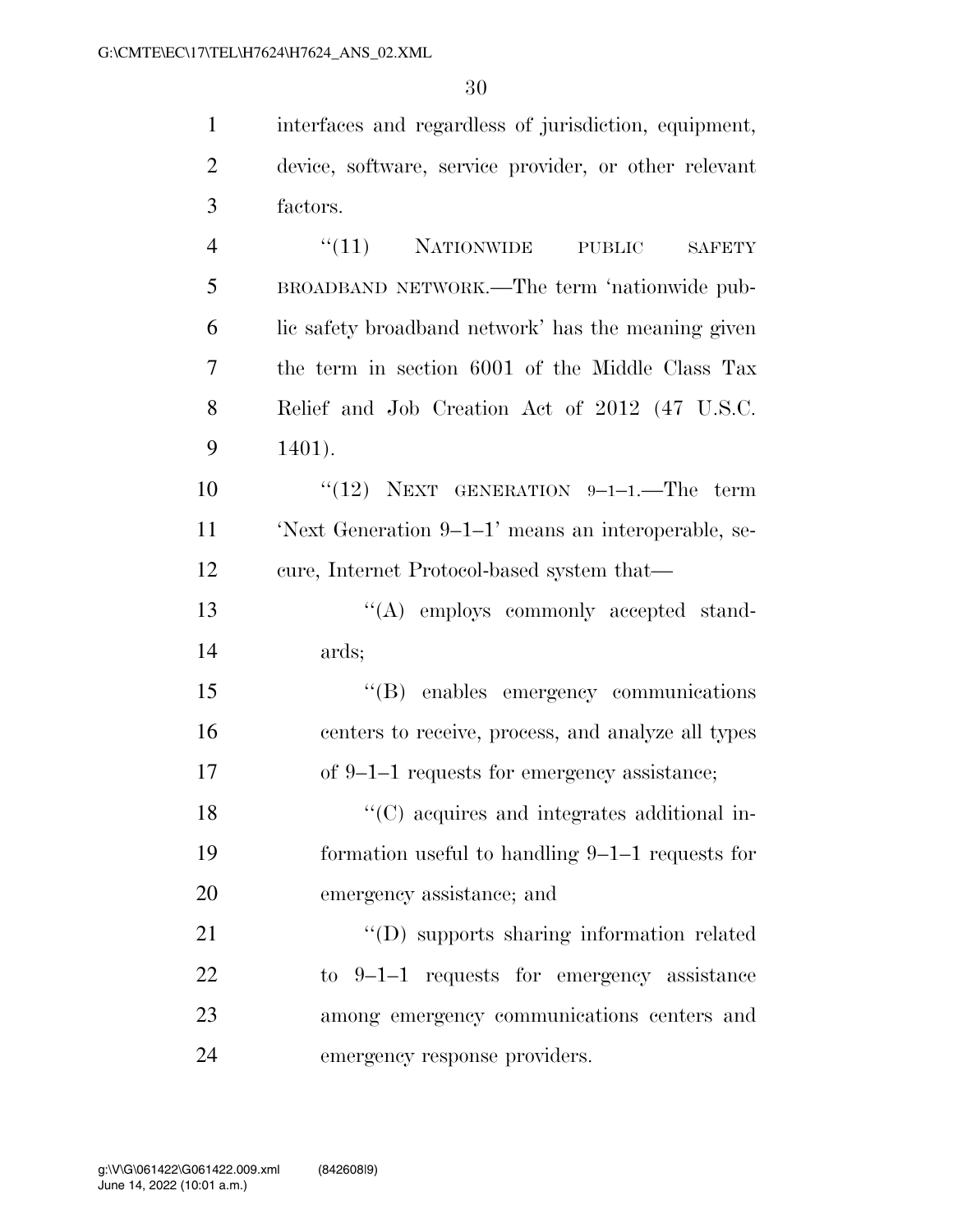1 ''(13) OFFICE.—The term 'Office' means the 9–1–1 Implementation Coordination Office estab-lished under section 158.

 ''(14) RELIABILITY.—The term 'reliability' or 'reliable' means the employment of sufficient meas- ures to ensure the ongoing operation of Next Gen- eration 9–1–1 including through the use of geo-di- verse, device- and network-agnostic elements that provide more than one physical route between end points with no common points where a single failure at that point would cause all to fail.

12 ''(15) STATE.—The term 'State' means any State of the United States, the District of Columbia, Puerto Rico, American Samoa, Guam, the United States Virgin Islands, the Northern Mariana Is- lands, and any other territory or possession of the United States.

18 "(16) SUSTAINABLE FUNDING MECHANISM. The term 'sustainable funding mechanism' means a funding mechanism that provides adequate revenues to cover ongoing expenses, including operations, maintenance, and upgrades.

 ''(d) SAVINGS PROVISION.—Nothing in this title, or any amendment made by this title, shall affect any appli-cation pending or grant awarded under section 158 of the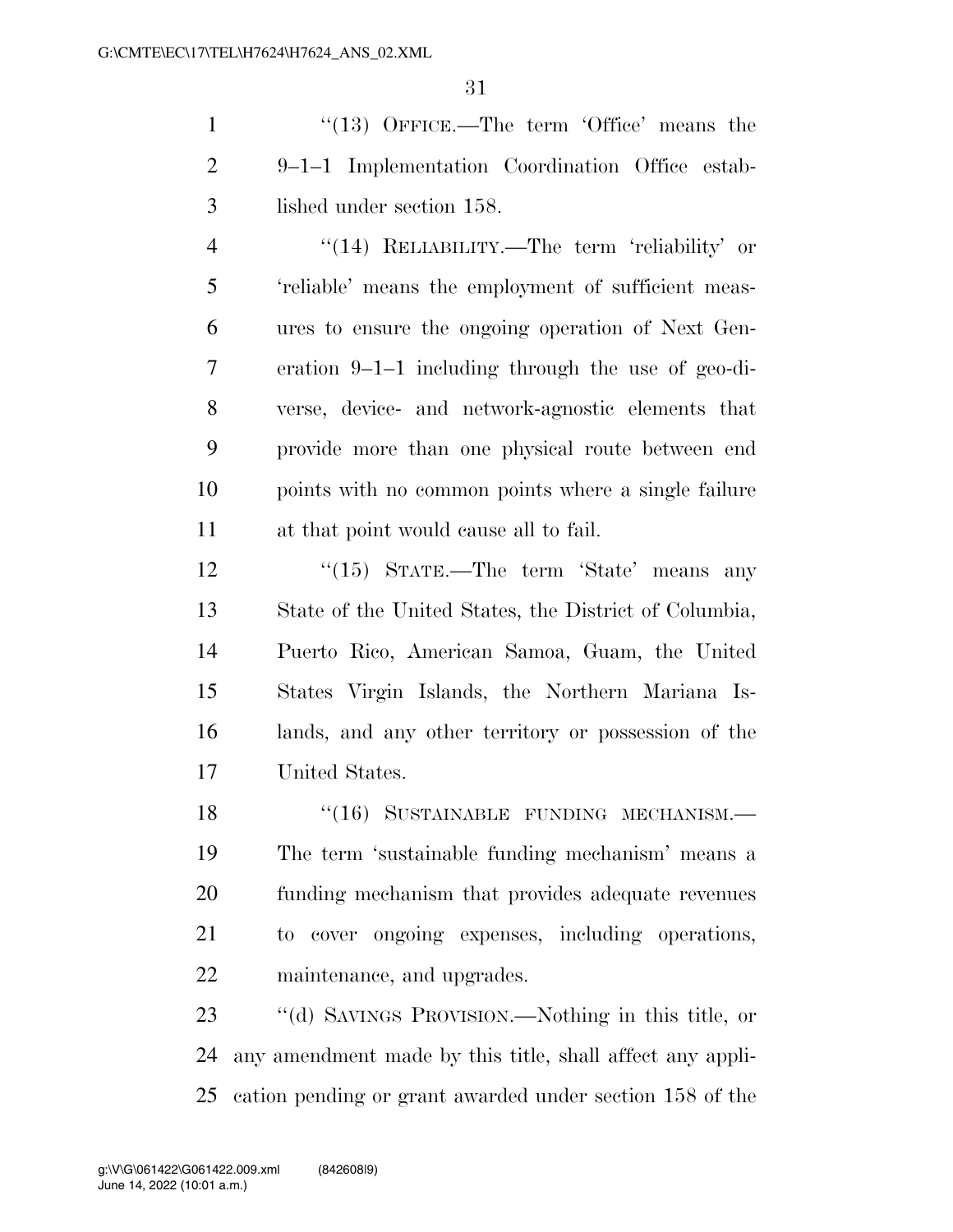National Telecommunications and Information Adminis- tration Organization Act (47 U.S.C. 942) before the date of the enactment of this section.

### **''SEC. 160. ESTABLISHMENT OF NATIONWIDE NEXT GEN-**

### **ERATION 9–1–1 CYBERSECURITY CENTER.**

 ''The Assistant Secretary and the Administrator shall establish a Next Generation 9–1–1 Cybersecurity Center to Coordinate with State, local, and regional governments on the sharing of cybersecurity information about, the analysis of cybersecurity threats to, and guidelines for strategies to detect and prevent cybersecurity intrusions relating to Next-Generation 9–1–1.

### **''SEC. 161. NEXT GENERATION 9–1–1 ADVISORY BOARD.**

 ''(a) NEXT GENERATION 9–1–1 ADVISORY BOARD.— ''(1) ESTABLISHMENT.—The Assistant Sec- retary and the Administrator, acting through the Of- fice, shall establish a 'Public Safety Next Generation 9–1–1 Advisory Board' (in this section referred to as the 'Board') to provide recommendations to the Of-fice—

21 ''(A) with respect to carrying out the du- ties and responsibilities of the Office in issuing 23 the regulations required under section 159(b); 24  $\text{``(B)}$  as required by paragraph  $(7)$ ; and ''(C) upon request under paragraph (9).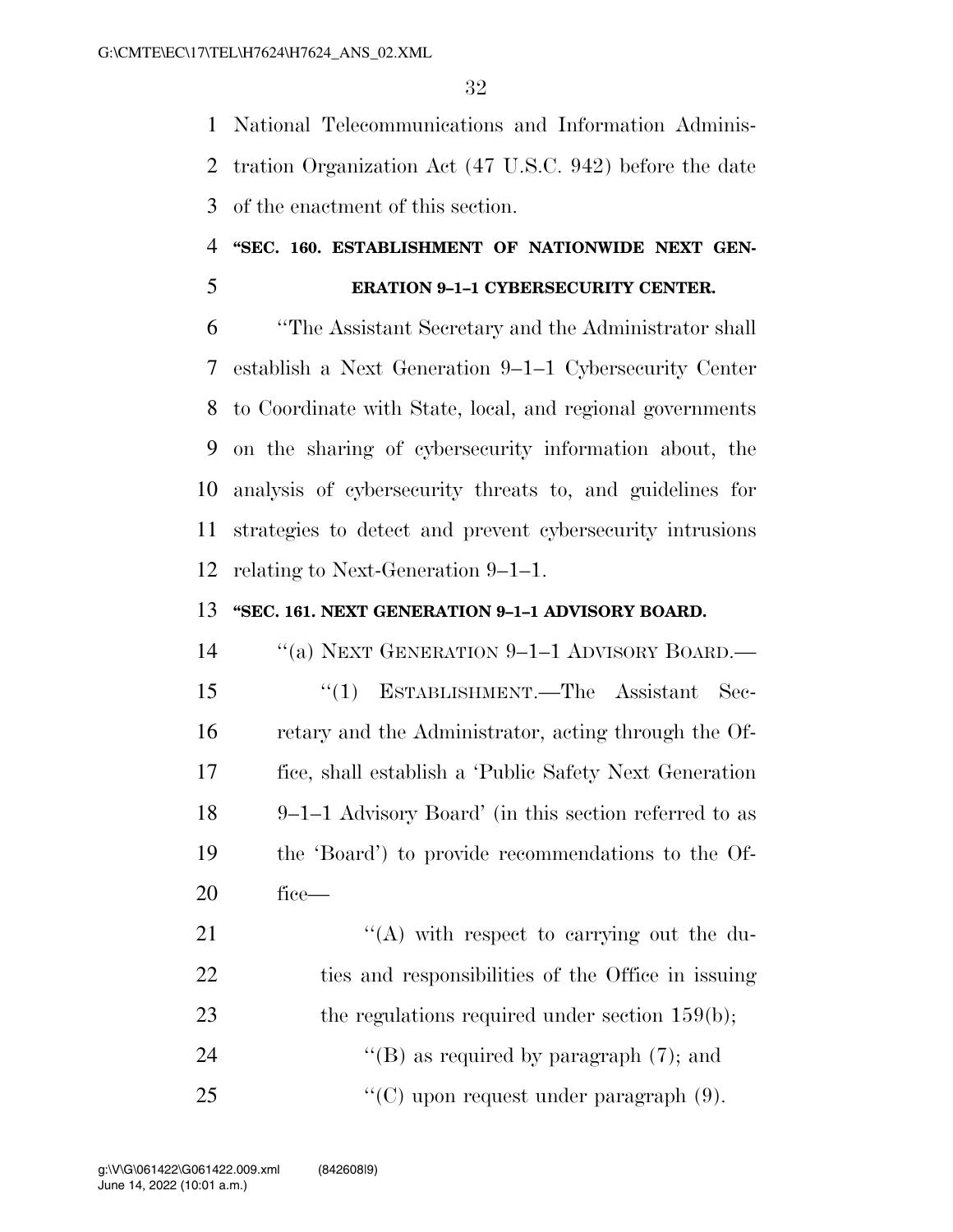| $\mathbf{1}$   | $``(2)$ MEMBERSHIP.—                              |
|----------------|---------------------------------------------------|
| $\overline{2}$ | "(A) VOTING MEMBERS.—Not later than               |
| 3              | 120 days after the date of enactment of this      |
| $\overline{4}$ | section, the Assistant Secretary and the Admin-   |
| 5              | istrator, acting through the Office, shall ap-    |
| 6              | point 16 public safety members to the Board, of   |
| 7              | which-                                            |
| 8              | "(i) 4 members shall represent local              |
| 9              | law enforcement officials;                        |
| 10             | "(ii) 4 members shall represent fire              |
| 11             | and rescue officials;                             |
| 12             | "(iii) 4 members shall represent emer-            |
| 13             | gency medical service officials; and              |
| 14             | "(iv) 4 members shall represent $9-1-$            |
| 15             | 1 professionals.                                  |
| 16             | "(B) DIVERSITY OF MEMBERSHIP.—Mem-                |
| 17             | bers shall be representatives of State or Tribes  |
| 18             | and local governments, chosen to reflect geo-     |
| 19             | graphic and population density differences as     |
| 20             | well as public safety organizations at the na-    |
| 21             | tional level across the United States.            |
| 22             | "(C) EXPERTISE.—All members shall have            |
| 23             | specific expertise necessary for developing tech- |
| 24             | nical requirements under this section, such as    |
| 25             | technical expertise, and expertise related to     |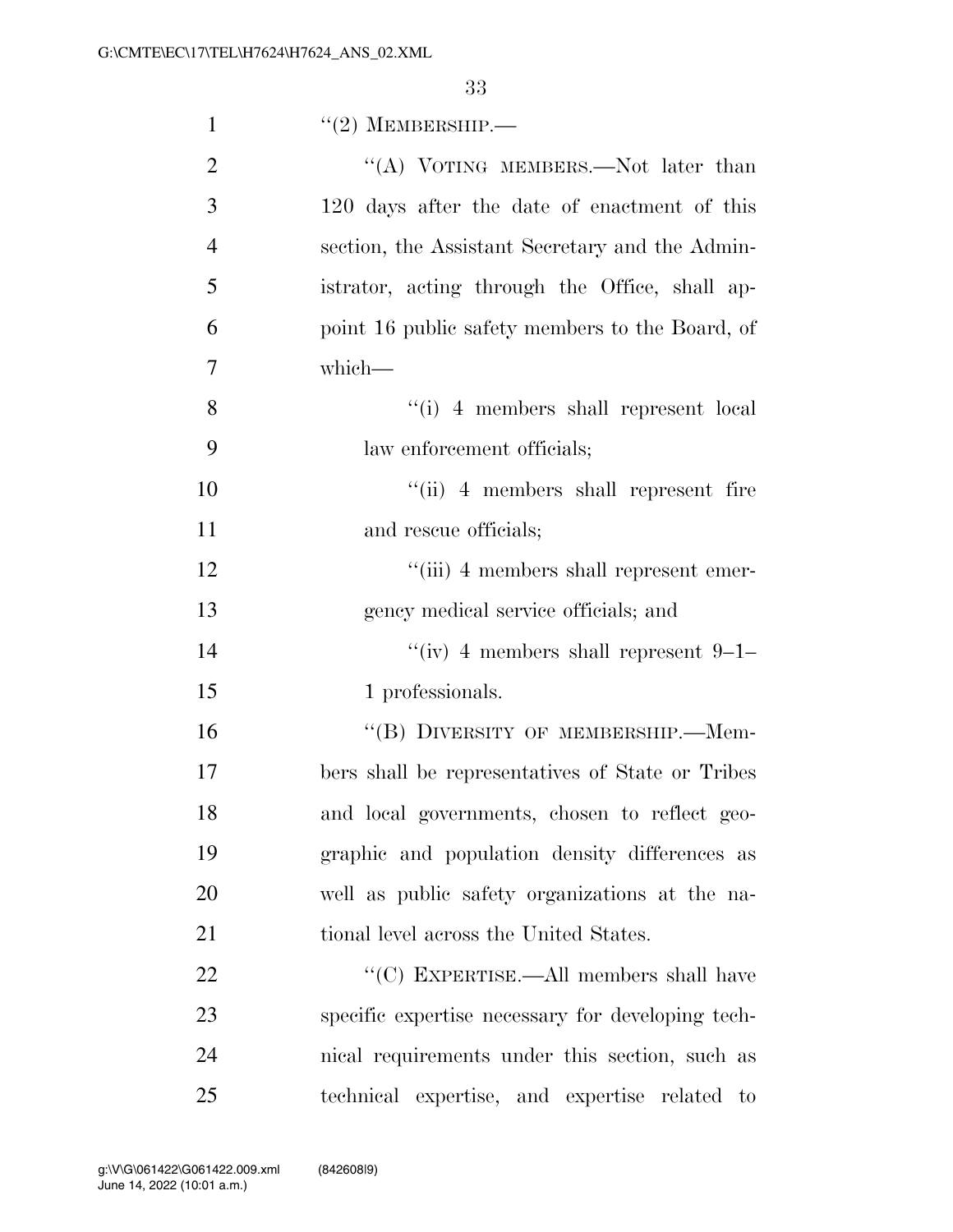public safety communications and 9–1–1 serv-ices.

| 3              | "(D) RANK AND FILE MEMBERS.—A rank                     |
|----------------|--------------------------------------------------------|
| $\overline{4}$ | and file member from each of the public safety         |
| 5              | disciplines listed in clauses (i) through (iv) of      |
| 6              | subparagraph $(A)$ shall be appointed as a mem-        |
| 7              | ber of the Board and shall be selected from an         |
| 8              | organization that represents their public safety       |
| 9              | discipline at the national level.                      |
| 10             | $``(3)$ PERIOD OF APPOINTMENT.—                        |
| 11             | "(A) IN GENERAL.—Except as provided in                 |
| 12             | subparagraph (B), members of the Board shall           |
| 13             | serve for a 3-year term.                               |
| 14             | "(B) REMOVAL FOR CAUSE.—A member of                    |
| 15             | the Board may be removed for cause upon the            |
| 16             | determination of the Assistant Secretary and           |
| 17             | the Administrator.                                     |
| 18             | "(4) VACANCIES.—Any vacancy in the Board               |
| 19             | shall be filled in the same manner as the original ap- |
| 20             | pointment.                                             |
| 21             | "(5) QUORUM.—A majority of the members of              |
| 22             | the Board shall constitute a quorum.                   |
| 23             | "(6) CHAIRPERSON AND VICE CHAIRPERSON.—                |
| 24             | The Board shall select a Chairperson and Vice          |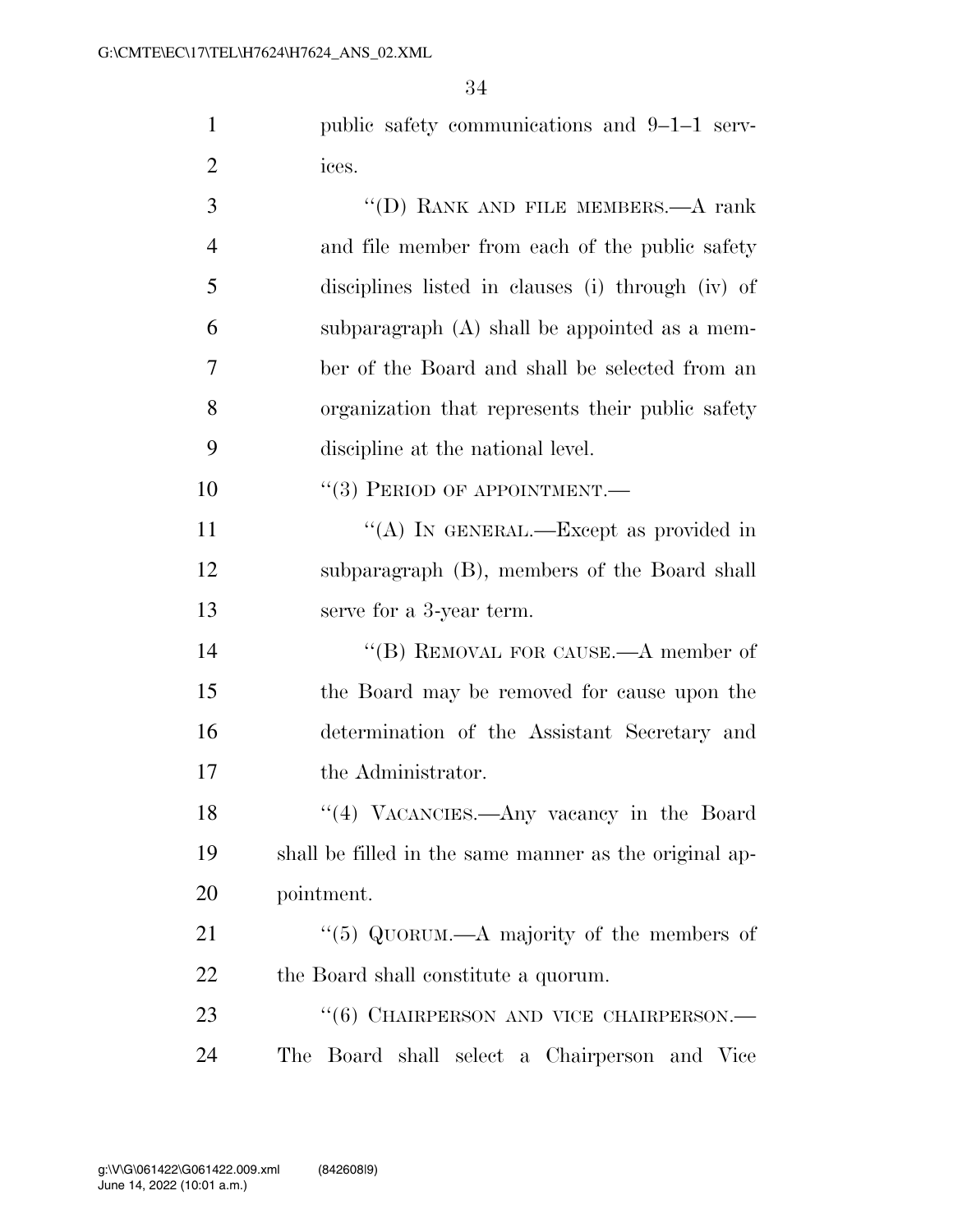| $\mathbf{1}$   | Chairperson from among the voting members of the     |
|----------------|------------------------------------------------------|
| $\overline{2}$ | Board.                                               |
| 3              | "(7) DUTY OF BOARD TO SUBMIT<br>REC-                 |
| $\overline{4}$ | OMMENDATIONS.—Not later than 120 days after all      |
| 5              | members of the Board are appointed under para-       |
| 6              | graph (2), the Board shall submit to the Office rec- |
| 7              | ommendations for the following—                      |
| 8              | "(A) deploying Next Generation $9-1-1$ in            |
| 9              | rural and urban areas;                               |
| 10             | $\lq\lq(B)$ ensuring flexibility in guidance, rules, |
| 11             | and grant funding to allow for technology im-        |
| 12             | provements;                                          |
| 13             | $\cdot$ (C) creating efficiencies related to Next    |
| 14             | Generation $9-1-1$ , including cybers ecurity and    |
| 15             | the virtualization and sharing of core infra-        |
| 16             | structure;                                           |
| 17             | $\lq\lq$ enabling effective coordination among       |
| 18             | State, local, Tribal, and territorial government     |
| 19             | entities to ensure that the needs of emergency       |
| 20             | communications centers in both rural and             |
| 21             | urban areas are taken into account in each im-       |
| 22             | plementation plan required under section             |
| 23             | $159(b)(2)(A)(iii)$ ; and                            |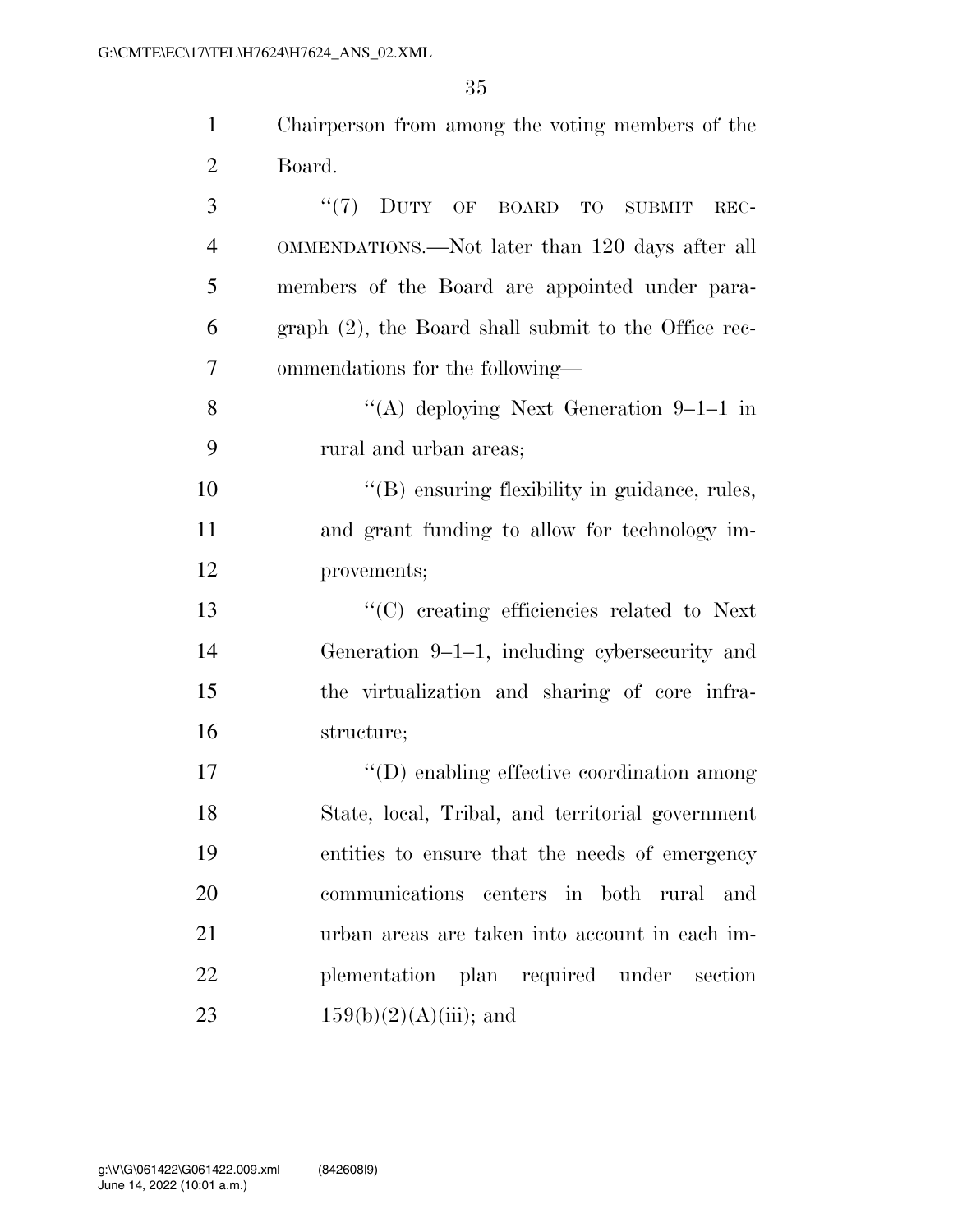| $\mathbf{1}$   | "(E) incorporating existing cybersecurity                     |
|----------------|---------------------------------------------------------------|
| $\overline{2}$ | resources to Next Generation 9-1-1 procure-                   |
| 3              | ment and deployment.                                          |
| $\overline{4}$ | "(8) AUTHORITY TO PROVIDE ADDITIONAL REC-                     |
| 5              | OMMENDATIONS.—Except as provided in paragraphs                |
| 6              | $(1)$ and $(7)$ , the Board may provide recommenda-           |
| 7              | tions to the Office only upon request of the Office.          |
| 8              | "(9) DURATION OF AUTHORITY.-The Board                         |
| 9              | shall terminate on the date on which funds made               |
| 10             | available to make grants under section $159(b)$ are           |
| 11             | no longer available to be expended.                           |
| 12             | "(10) RULE OF CONSTRUCTION.—Nothing in                        |
| 13             | this section may be construed as limiting the author-         |
| 14             | ity of the Office to seek comment from stakeholders           |
| 15             | and the public.".                                             |
| 16             | SEC. 302. TRANSFER TO NTIA OF SOLE RESPONSIBILITY             |
| 17             | FOR CERTAIN 9-1-1 IMPLEMENTATION CO-                          |
| 18             | ORDINATION FUNCTIONS.                                         |
| 19             | $(a)$ TRANSFER.—                                              |
| 20             | (1) FUNCTIONS.—There are transferred to the                   |
| 21             | Assistant Secretary all functions that on September           |
| 22             | 30, 2022, are assigned to the Administrator, or               |
| 23             |                                                               |
|                | jointly to the Assistant Secretary and the Adminis-           |
| 24             | trator, under section $158$ , section $159$ , section $160$ , |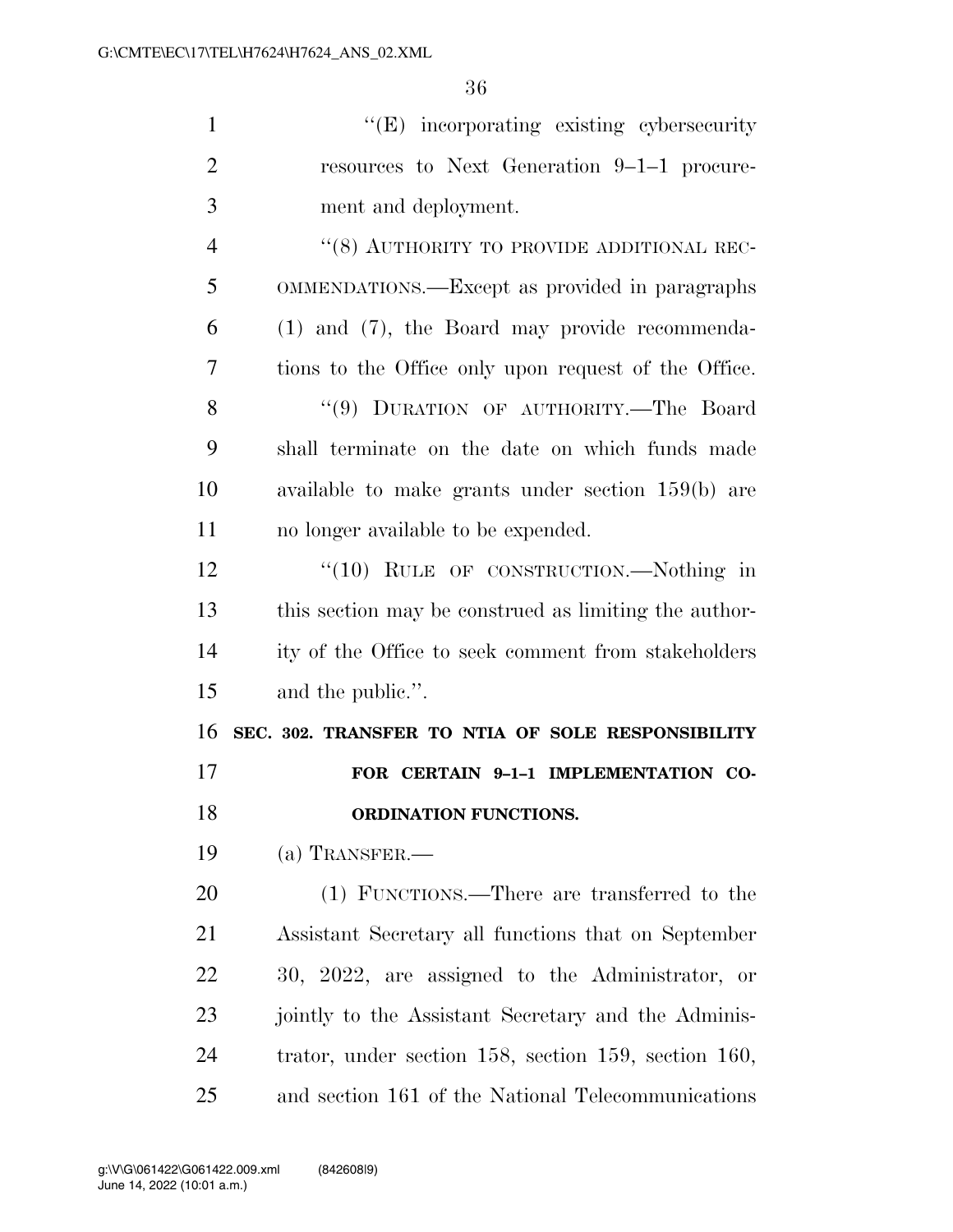and Information Administration Organization Act (47 U.S.C. 942).

 (2) PERSONNEL AND OTHER ASSETS.—The per- sonnel, property, records, and unexpended balances of appropriations, allocations, and other funds em- ployed, used, held, available, or to be made available in connection with a function transferred to the As- sistant Secretary under paragraph (1) shall be transferred to the Assistant Secretary for use in connection with the functions transferred.

 (3) AUTHORITY OF DIRECTOR OF OMB.—The Director of the Office of Management and Budget, at such time or times as the Director shall provide, may make—

 (A) such determinations as may be nec- essary with regard to the functions transferred under paragraph (1) and the personnel, prop- erty, records, and unexpended balances of ap- propriations, allocations, and other funds trans-ferred under paragraph (2); and

 (B) such additional incidental dispositions of personnel, assets, liabilities, grants, con- tracts, property, records, and unexpended bal- ances of appropriations, authorizations, alloca-tions, and other funds held, used, arising from,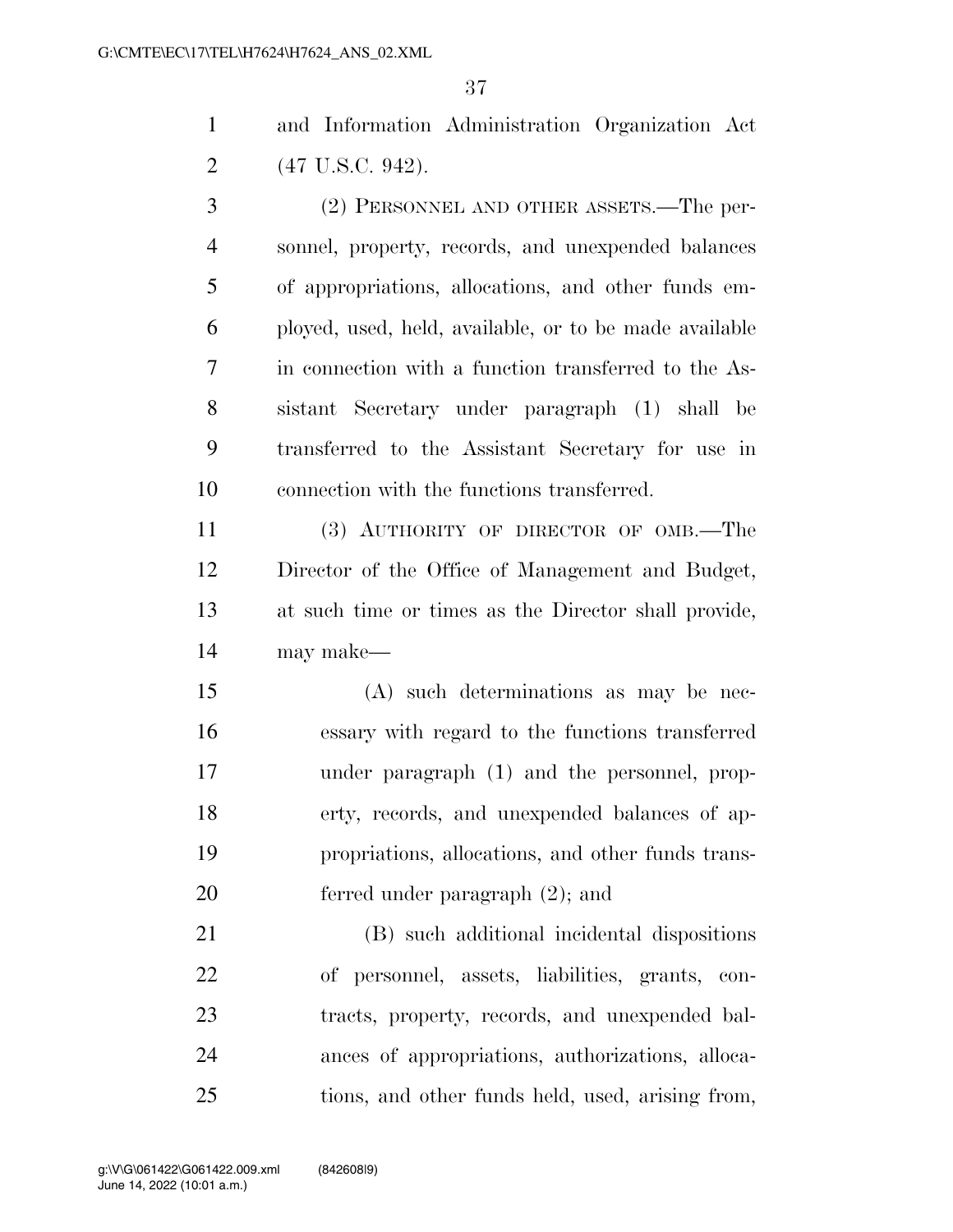| $\mathbf{1}$   | available to, or to be made available in connec-              |
|----------------|---------------------------------------------------------------|
| $\overline{2}$ | tion with the functions transferred under para-               |
| 3              | $graph(1)$ , as may be necessary to carry out                 |
| $\overline{4}$ | this section and the amendments made by this                  |
| 5              | section.                                                      |
| 6              | (b) REFERENCES.—On and after October 1, 2022,                 |
| 7              | in the case of any reference relating to the functions trans- |
| 8              | ferred under subsection (a) in any law, regulation, docu-     |
| 9              | ment, paper, or other record of the United States—            |
| 10             | $(1)$ if such reference is to the Administrator, or           |
| 11             | to the Assistant Secretary and the Administrator,             |
| 12             | such reference shall be deemed to be to the Assistant         |
| 13             | Secretary; and                                                |
| 14             | (2) if such reference is to the National Highway              |
| 15             | Traffic Safety Administration, or to the National             |
| 16             | Telecommunications and Information Administration             |
| 17             | and the National Highway Traffic Safety Adminis-              |
| 18             | tration, such reference shall be deemed to be to the          |
| 19             | National Telecommunications and Information Ad-               |
| 20             | ministration.                                                 |
| 21             | (c) SAVINGS PROVISIONS.—                                      |
| 22             | (1) DOCUMENTS AND ACTIONS.—                                   |
| 23             | (A) IN GENERAL.—All documents and ac-                         |
| 24             | tions described in subparagraph (B) shall con-                |

tinue in effect according to their terms until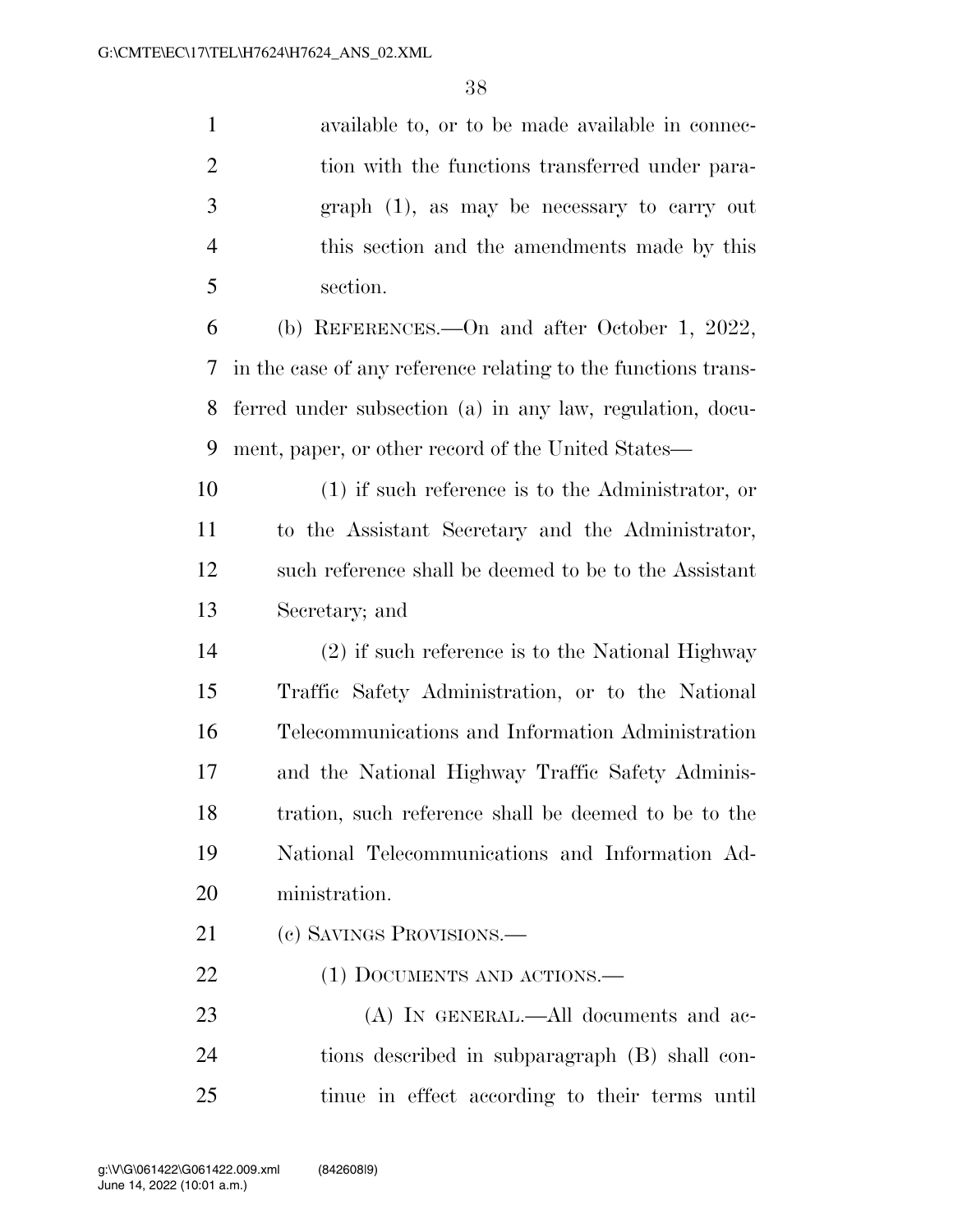| $\mathbf{1}$   | modified, terminated, superseded, set aside, or         |
|----------------|---------------------------------------------------------|
| $\overline{2}$ | revoked in accordance with law by the Assistant         |
| 3              | Secretary, any officer or employee transferred          |
| $\overline{4}$ | under subsection (a), a court of competent ju-          |
| 5              | risdiction, or operation of law.                        |
| 6              | DOCUMENTS AND ACTIONS<br>(B)<br>DE-                     |
| 7              | SCRIBED.—A document or action described in              |
| 8              | this subparagraph is any order, determination,          |
| 9              | rule, grant, contract, agreement, or other docu-        |
| 10             | ment or action that—                                    |
| 11             | (i) was issued, made, granted, or al-                   |
| 12             | lowed to become effective by the Assistant              |
| 13             | Secretary, the Administrator, the Assistant             |
| 14             | Secretary and the Administrator, any offi-              |
| 15             | cer or employee transferred under sub-                  |
| 16             | section (a), or a court of competent juris-             |
| 17             | diction, in the performance of any function             |
| 18             | that is transferred under such subsection;              |
| 19             | and                                                     |
| 20             | (ii) is in effect on September 30, 2022                 |
| 21             | (or becomes effective after such day pursu-             |
| 22             | ant to its terms as in effect on such day).             |
| 23             | (2)<br>PENDING<br>PROCEEDINGS<br><b>AND</b><br>APPLICA- |
| 24             | TIONS.                                                  |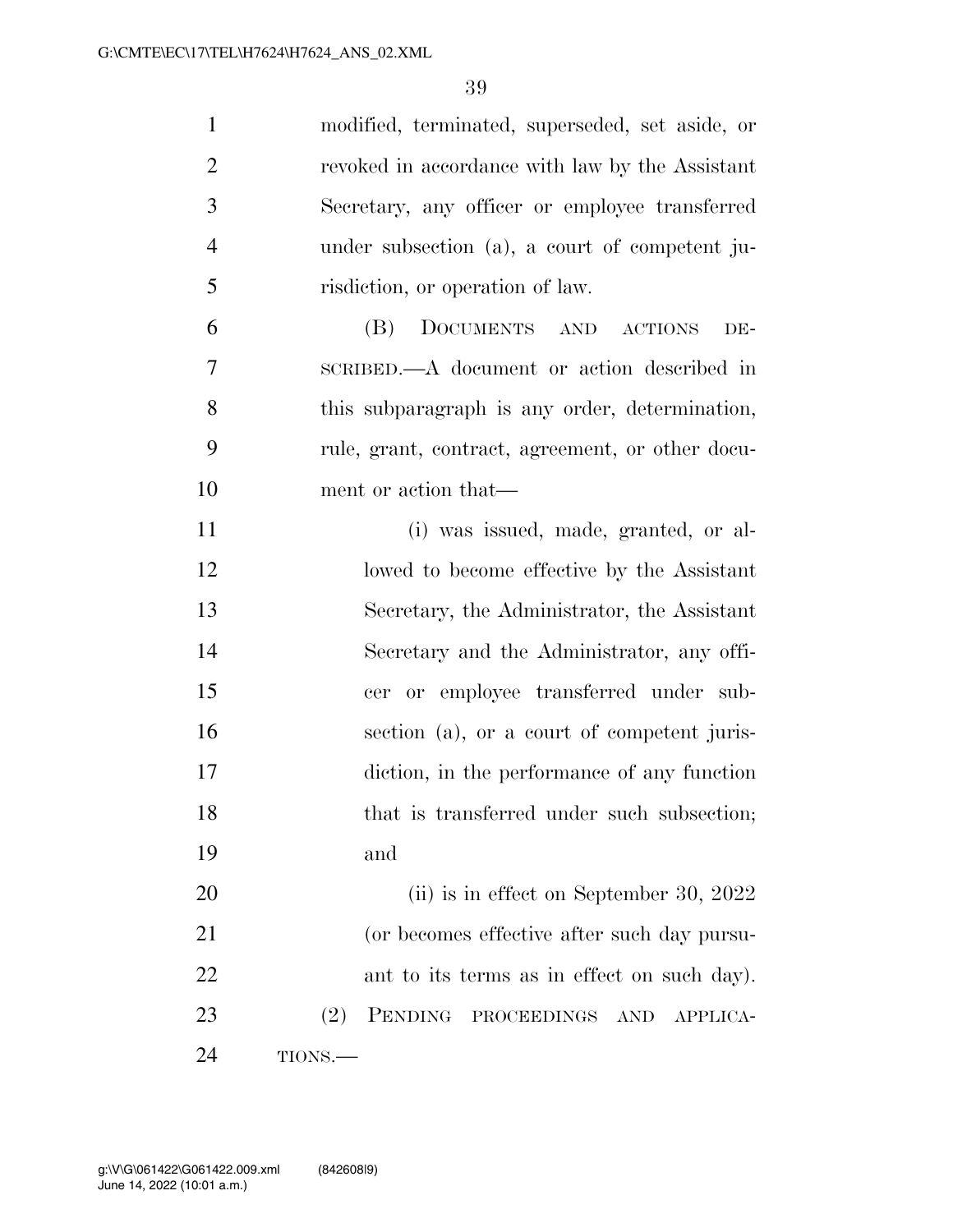(A) IN GENERAL.—This section and the amendments made by this section shall not af- fect any proceeding or application for any bene- fits, service, license, permit, certificate, or grant or other financial assistance relating to the functions transferred under subsection (a) that was pending on September 30, 2022, before the Assistant Secretary, the Administrator, the As- sistant Secretary and the Administrator, or any officer or employee transferred under such sub- section, but such proceeding or application shall be continued. Orders shall be issued in any such proceeding, and appeals shall be taken there- from, as if this section and the amendments made by this section had not been enacted, and orders issued in any such proceeding shall con- tinue in effect until modified, terminated, su- perseded, or revoked by the Assistant Secretary, any other authorized official, a court of com-petent jurisdiction, or operation of law.

21 (B) SUBSTITUTION.—Notwithstanding subparagraph (A), on and after October 1, 2022, any proceeding or application described in such subparagraph that was pending before the Administrator, or before the Assistant Sec-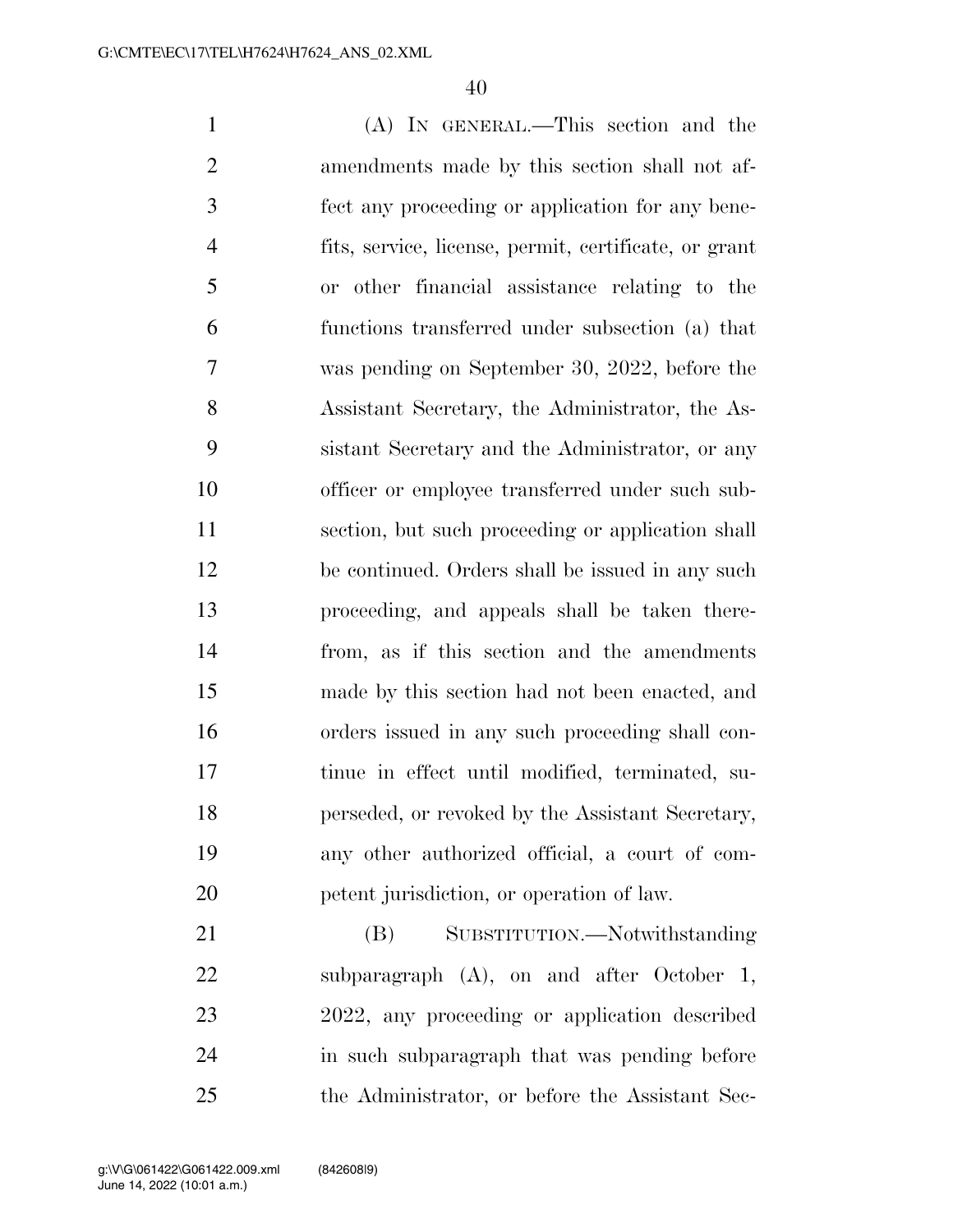retary and the Administrator, shall be contin- ued as described in such subparagraph before the Assistant Secretary.

 (C) RULE OF CONSTRUCTION.—Nothing in this paragraph shall be construed to prohibit the discontinuance or modification of any pro- ceeding or application described in subpara- graph (A) under the same terms and conditions and to the same extent that such proceeding or application could have been discontinued or modified if this section and the amendments made by this section had not been enacted.

13 (3) CONTINUATION OF CIVIL ACTIONS.—

 (A) IN GENERAL.—This section and the amendments made by this section shall not af- fect any civil action relating to the functions transferred under subsection (a) that was com- menced before October 1, 2022, by or against the Assistant Secretary, the Administrator, the Assistant Secretary and the Administrator, or 21 any officer or employee transferred under such subsection. In any such action, proceeding shall be had, appeals taken, and judgment rendered in the same manner and with the same effect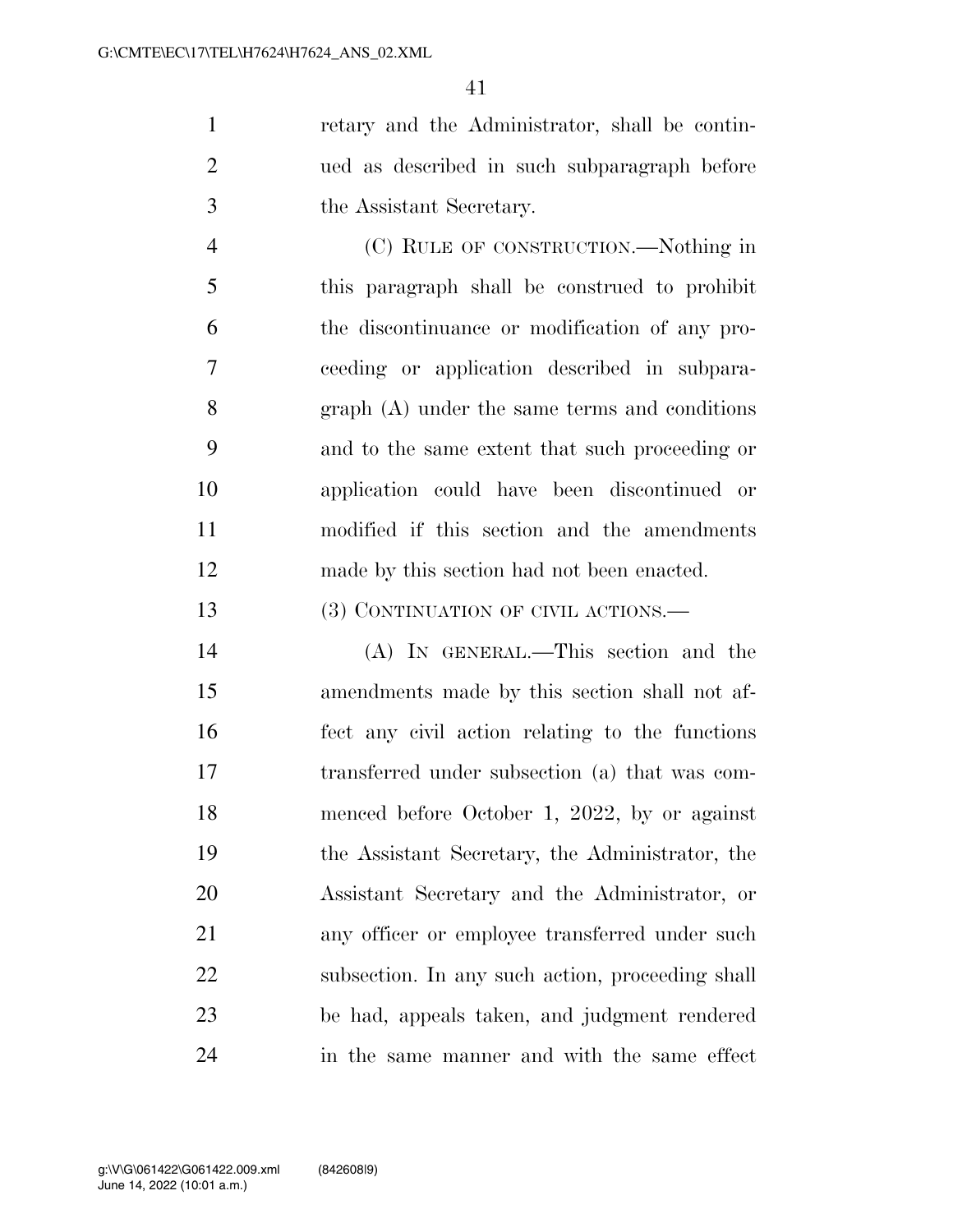as if this section and the amendments made by 2 this section had not been enacted.

 (B) SUBSTITUTION.—Notwithstanding subparagraph (A), on and after October 1, 2022, in the case of any civil action described in such subparagraph by or against the Admin- istrator, or the Assistant Secretary and the Ad- ministrator, the Assistant Secretary shall be substituted as a party for the Administrator, or the Assistant Secretary and the Administrator, 11 respectively.

12 (4) NO CHANGE IN STATUS OF PERSONNEL.— In the case of an officer or employee who is trans- ferred to the Assistant Secretary under subsection (a), the officer or employee's grade, compensation, rate of leave, or other benefits that apply with re- spect to such officer or employee at the time of transfer shall not be reduced while such officer or employee remains continuously employed in perform- ance of the functions in connection with which such officer or employee is transferred, other than for cause.

23 (d) CONFORMING AMENDMENTS.—

24 (1) NATIONAL TELECOMMUNICATIONS AND IN-FORMATION ADMINISTRATION ORGANIZATION ACT.—